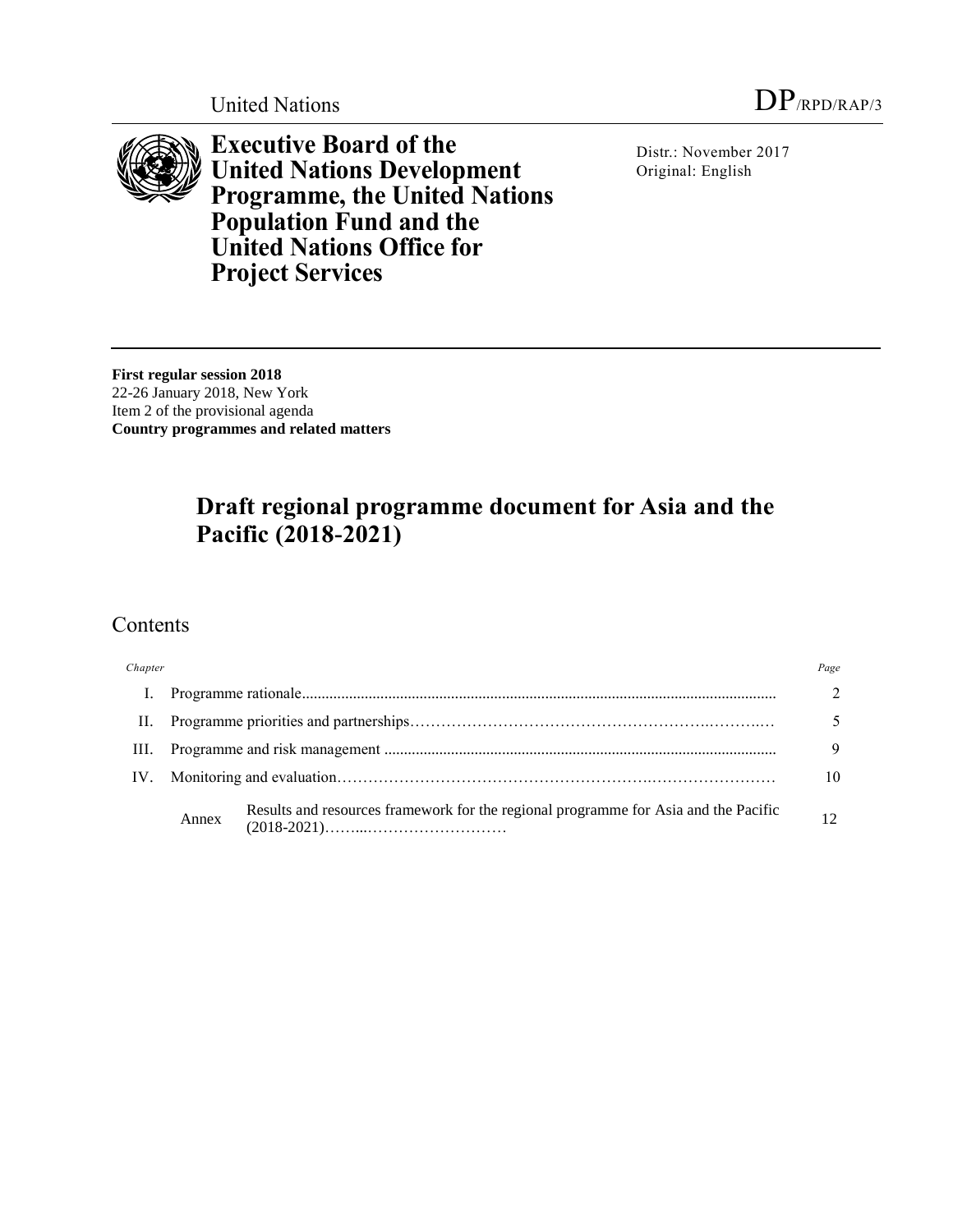# **I. Programme rationale**

#### **Regional and global context**

1. Economic growth in Asia and the Pacific has been exceptional, averaging 7.5 per cent per year between 1990 and 2015 (in comparison, the world economy grew at 2.8 per cent). Based on current projections, the region will account for between 60 and 70 per cent of global growth over the next five years.<sup>1</sup>

2. Despite the gains, the region is at a tipping point. While sustained growth has taken more than a billion people out of poverty since 1990, hundreds of millions remain impoverished, marginalized, and excluded from development progress. The devastating effects of environmental degradation and climate change, which disproportionately affects the poor and marginalized, diminish prospects for future growth. The region risks being locked into unsustainable pathways based on past models of development, while governance performance has stagnated.<sup>2</sup> UNDP has an important regional role to play in working with governments, the United Nations Development System (UNDS), sub-regional entities, and development partners so the balance tips the other way.

3. In addition to sustained economic growth, three other 'mega-trends'<sup>3</sup> are part of the Asian context. First, the region is one of the fastest growing—between 1990 and 2015 cities grew by one billion people, and with another billion on the way before 2040.<sup>4</sup> By 2018, the region is expected to transition from being predominantly rural to urban.<sup>5</sup> Often referred to as 'engines of growth', cities in the region house enormous vulnerabilities and inequalities.<sup>6</sup> Secondly, the global economic landscape has changed—from a unipolar post-war framework to a diffused multi-polar world order, with Asia gaining prominence. By 2030, Asia will host 64 per cent of the global middle class and account for over 40 per cent of global middle-class consumption.<sup>7</sup> This will likely place greater demand on natural resources. Furthermore, rapid advances in technology are disrupting and facilitating change at micro and macro levels. The consequence of automation on livelihoods, especially jobs where women outnumber men, will be significant.<sup>8</sup> At the macro-level, aspects of the Fourth Industrial Revolution—including artificial intelligence, bio-technology, quantum computing, and the [Internet of Things—](https://en.wikipedia.org/wiki/Internet_of_things)will likely transform entire systems of production, management, and governance.

4. Other longstanding development challenges persist and the 2030 Agenda provides an overarching framework for analysing and addressing development challenges. It is imperative Sustainable Development Goal (SDGs) targets and indicators be integrated into the planning and budgeting cycle of countries, while ensuring policy coherence. At the regional level, UNDP will deepen its relationships with United Nations Economic and Social Commission for Asia and the Pacific (UNESCAP) and the Asian Development Bank to ensure greater regional coordination across the UNDS and sub-regional bodies (e.g. Association of South East Asian Nations and South Asian Association for Regional Cooperation) to support countries in achieving the SDGs.

5. The varied types, and overlapping nature, of challenges means UNDP will have to play the role of 'integrator' at the regional level. UNDP will: (i) strengthen existing and new partnerships across the UNDS; (ii) convene multi-stakeholder initiatives on transboundary and regional issues; (iii) increase innovation across country teams; (iv) develop a strategic communications approach; (v) help countries deliver and access development finance, and (vi) develop integrated approaches in collaboration with United Nations organizations and partners, including the private sector.

<sup>&</sup>lt;sup>1</sup> International Monetary Fund (IMF), October 2016 Regional Economic Outlook Update: Asia and Pacific.

<sup>2</sup> Worldwide Governance Indicators (WGI).

<sup>&</sup>lt;sup>3</sup> UNDP and Economist Intelligence Unit, Mega-Trends affecting Asia Analysis (2017).

<sup>4</sup> UNESCAP and United Nations Human Settlements Programme (UN-Habitat), The State of Asian and Pacific Cities Report for 2015.

<sup>5</sup> World Urbanization Prospects: The 2014 revision, United Nations Department of Economic and Social Affairs (UNDESA).

<sup>6</sup> UNESCAP and UN-Habitat (2015).

<sup>7</sup> World Economic Forum (2012).

<sup>8</sup> World Economic Forum (2017), available a[t https://www.weforum.org/agenda/2017/07/why-women-are-twice-as-likely-as-men-to-lose-their](https://www.weforum.org/agenda/2017/07/why-women-are-twice-as-likely-as-men-to-lose-their-job-to-robots)[job-to-robots.](https://www.weforum.org/agenda/2017/07/why-women-are-twice-as-likely-as-men-to-lose-their-job-to-robots)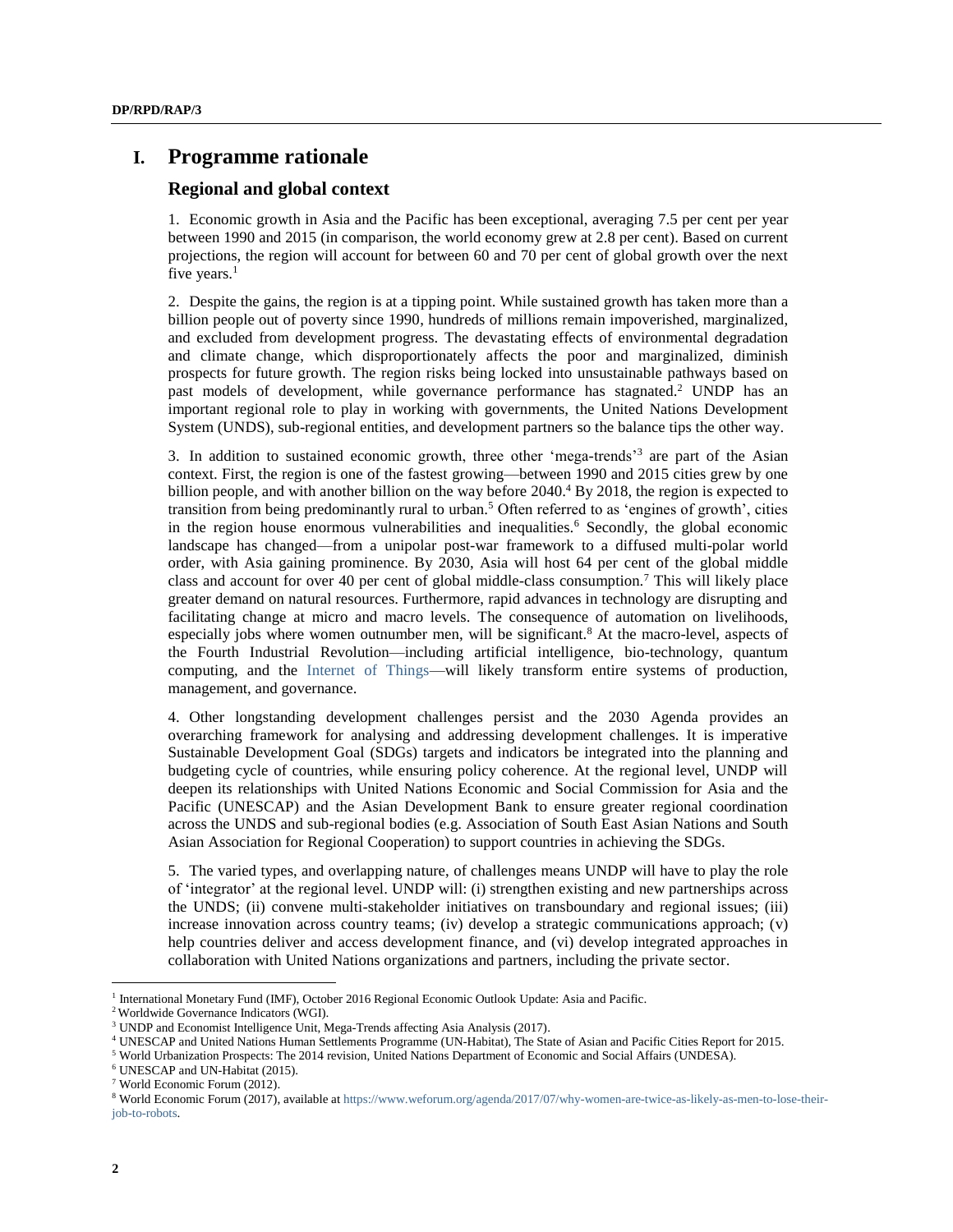6. The overarching goal of the 2018-2021 regional programme is aligned with the UNDP Strategic Plan and, in effect, designed "to help countries achieve the 2030 Agenda across diverse development situations by eradicating poverty in all forms, accelerating structural transformations for sustainable development, and building resilience to crises and shocks."

### **Development challenges and underlying causes**

7. UNDP programme countries reflect a range of development contexts. While clear delineating lines cannot be drawn, three broad development contexts have emerged.

8. **The first is the existence of basic needs and multi-dimensional poverty**. Extreme poverty persists in many countries and the region accounts for over 40 per cent of the world's poor and two-thirds of the global population living in slums. <sup>9</sup> Government capacity to address basic needs and deliver services, especially to marginalized groups, is limited and affected by intra-state conflict in some countries. In addition, crises along with natural and climate-induced disasters exacerbate poverty.<sup>10</sup> Women tend to be left behind due to a lack of independent access to finance, and discriminatory employment practices. UNDP, at the regional level, is well positioned to work with countries on the trans-boundary dimensions of multi-dimensional poverty by using 'regional instruments', and in partnership with other United Nations organizations and development partners. UNDP has a role to play in supporting countries as they secure and use development finance.

9. **The second are structural challenges in Asia that hinder the achievement of the SDGs**. Several countries have successfully eradicated extreme poverty and met the basic needs of citizens, which means they are better prepared to deal with disasters and in the process of making structural changes to achieve the SDGs. Nonetheless, these countries face a set of development challenges that include structural inequalities, environmental degradation, unsustainable urban development, and an ageing population.

10. The growth model that propelled the rise of the region's economic powerhouses is now the cause of current development challenges. Unsustainable production, consumption, and management patterns have serious cross-border consequences. For instance, the demand for energy is expected to increase the demand for oil, gas and coal, potentially adding millions of tonnes of  $CO<sub>2</sub>$  emissions to the atmosphere by 2035.<sup>11</sup> Better management of resources, greater inclusion and participation of women, and overall improvement in human rights, transparency and accountability are needed to ensure inclusive and sustainable development outcomes.<sup>12</sup> In this development setting, UNDP will focus on addressing the following: rapid urbanization, widening inequalities, weak capacity for climate change adaption and mitigation, lack of participatory governance, as well as the uneven delivery of services, especially at the local level. The private sector is central to delivering the 2030 Agenda, as it accounts for between 50 to 70 per cent of formal employment and contributes the lion's share of gross domestic product (GDP) for the region. <sup>13</sup> UNDP will deepen partnerships with private sector entities while working with UNDS, sub-regional and regional bodies to ensure overall policy coherence.

11. Several rapidly developing economies have taken steps to adopt measures—economic, social and environmental—that accelerate progress toward the SDGs, and are ideal frameworks that should be shared with other countries. The added value of UNDP in the region lies in its South-South learning and knowledge exchange on issues of regional interest, including smart cities. Partnerships and innovation are critical in achieving scale and ensuring that lessons, expertise and knowledge are captured, codified and shared.

<sup>9</sup> World Bank, WDI 2017 and UNESCAP 2017.

<sup>&</sup>lt;sup>10</sup> Sassen, S. (2014). Expulsions: Brutality and Complexity in the Global Economy, Belknap Press.

<sup>&</sup>lt;sup>11</sup> Asia Development Bank (2013). Energy Outlook for Asia and Pacific.

<sup>&</sup>lt;sup>12</sup> United Nations (2010). Outcome Document: 56th Session of the General Assembly.

<sup>&</sup>lt;sup>13</sup> The World Bank (2015). BRIEF: Small and Medium Enterprises (SMEs) Finance.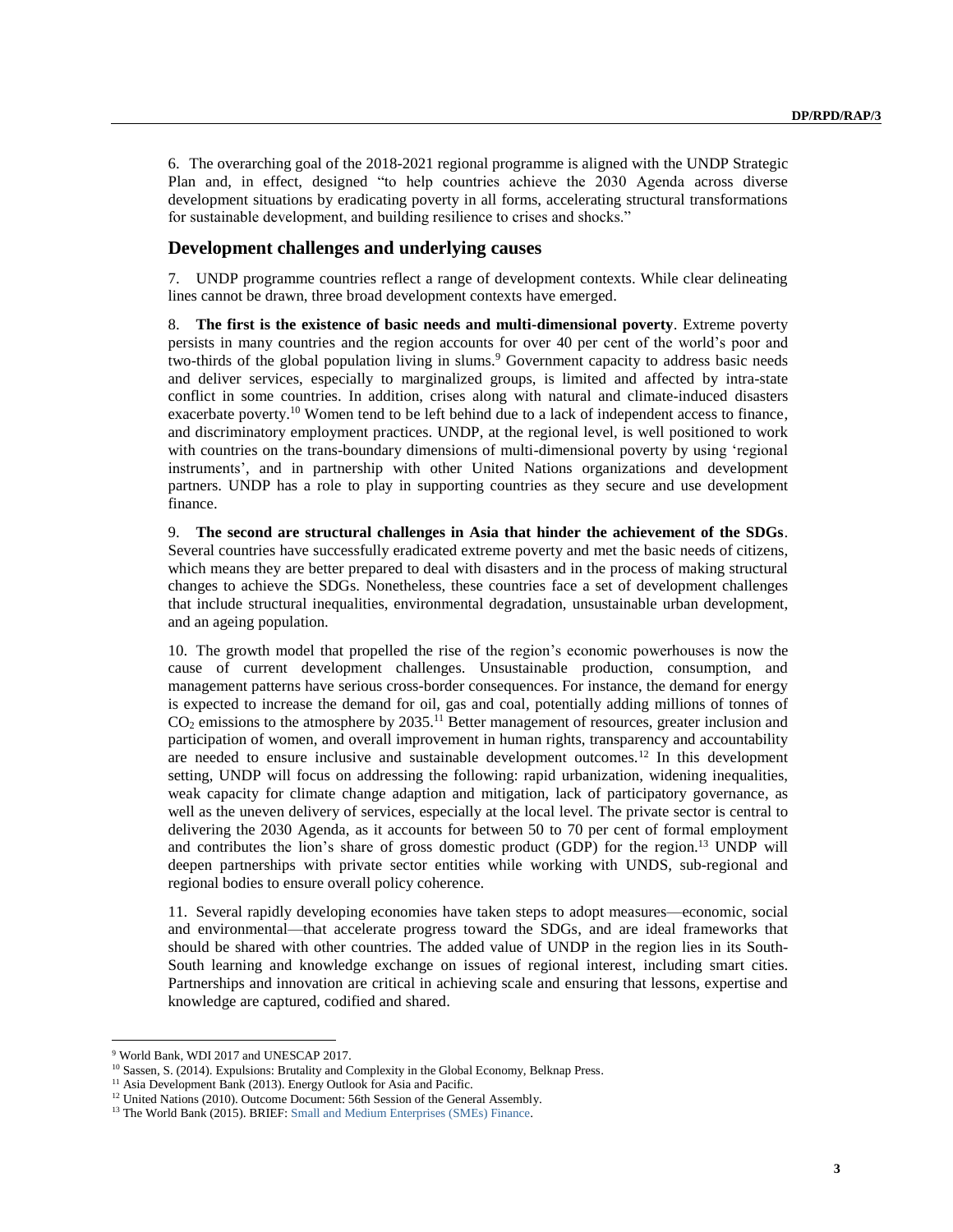12. **The third is the prevalence of shocks and crises**. Asia is the most disaster prone-region. Between 2005 and 2014, the region experienced 1,625 disasters—which is over 40 per cent of the global total. Disasters have a cross-border element to them, as seen when the 2015 earthquake in Nepal killed nearly 9,000 people and injured over 20,000. Though most victims were in Nepal, deaths and injuries were reported in China, India and Bangladesh.<sup>14</sup> Such after-effects have consequences in unrelated areas like human trafficking, labour costs and availability, urbanization, private and public debt, tourism, disease, and damage to health care systems.<sup>15</sup> Small Island Developing States (SIDS), archipelago nations, and low-lying coastal zones are at greatest risk.<sup>16</sup> A number of countries, including the least developed, lack response capacities that are essential for saving lives, reigniting economic activity, and creating more resilient societies. Recovery is further compromised by gender-assigned roles and limiting the ability of women to use their human capital for resilience building. Given the cross-border effects of disasters, sub-regional coordination is necessary for ensuring speedy recovery. The UNDP regional experience of supporting risk reduction and post-disaster recovery makes it uniquely positioned to translate the global discourse on the humanitarian-development-peace nexus into context-specific approaches with wider applicability.

13. Some countries in the region experience a great deal of violence and conflict. Protracted conflict has economic and social costs that often lead to reversals in development outcomes and, at times, a breakdown in law and order. Violent extremism and conflict have cross-border consequences in countless communities. The UNDP presence in the region has resulted in swift and effective responses for evolving disasters, crises, and violent extremism.

#### **Lessons learned and the UNDP regional approach**

14. One overarching lesson is that positive change at the regional level hinges upon the regional issues UNDP works on, as well as **how** UNDP approaches those issues. The regional programme (2018-2021) takes cues from the UNDP Strategic Plan for 2018-2021, the evaluation of UNDP strategic, global and regional programmes (2014-2017), the Joint Assessment of the Institutional Effectiveness of UNDP, the Mid-term Review of the 2014-2017 regional programme, and a trends analysis conducted in collaboration with the Economist Intelligence Unit. In addition, the regional programme is informed by consultations with governments, sub-regional bodies, domain experts, as well as United Nations organizations and donors. Some of the recommendations used in the design of the Asia Pacific regional programme are outlined below.

15. **Developing integrated and multi-sectoral approaches.** UNDP successfully supported countries in making a smooth transition from Millennium Development Goals (MDGs)-based planning to one aligned with the SDGs.<sup>17</sup> UNDP adopted an integrated approach to support the achievement of the SDGs that brings together, and sequences, approaches and tools on financing, planning and budgeting, implementation, and monitoring.

16. **Forging new partnerships.** Recommendations in the Mid-term Review outlined that UNDP should diversify its resource base and forge new partnerships. Others included building on UNDP success in helping countries access climate finance (e.g. from the Global Environment Facility and Green Climate Fund). UNDP stepped up efforts in engaging the private sector by launching the United Nations SDG Impact Fund, creating a business and human rights initiative, and convening a regional business forum. Additionally, UNDP forged new partnerships with banks, high net worth individuals, and youth groups.

<sup>&</sup>lt;sup>14</sup> UNESCAP (2015). Asia-Pacific Disaster Report.

<sup>&</sup>lt;sup>15</sup> Grow Up Together. "Nepal Earthquake." From [www.growuptogether.org.](http://www.growuptogether.org/)

<sup>16</sup> Asian Development Bank (2014).

<sup>&</sup>lt;sup>17</sup> The UNDP role in supporting countries to make the transition from MDGs to SDGs was noted in the Mid-term Review.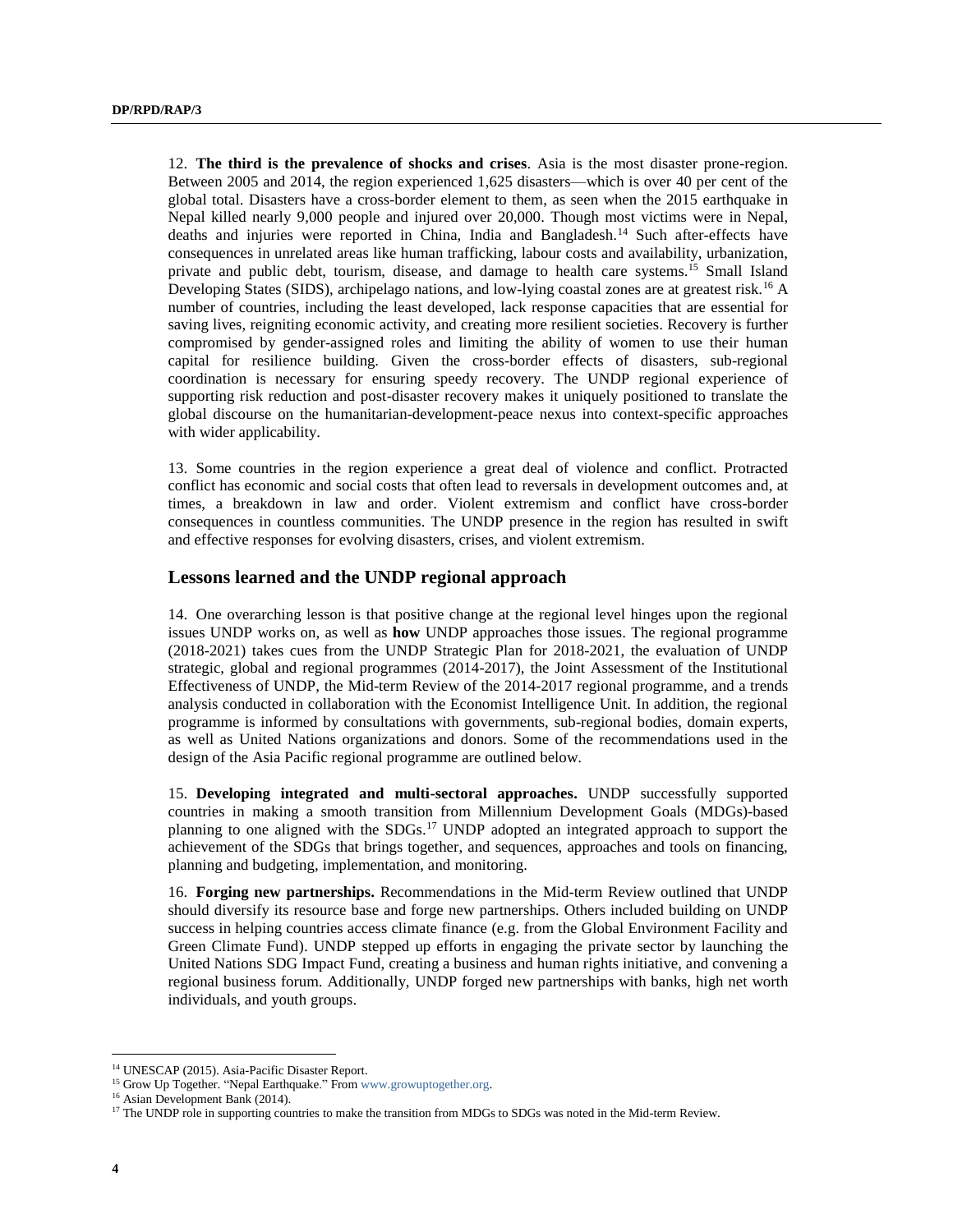17. **Providing thought leadership on sensitive, regional and trans-boundary issues.** UNDP will continue addressing sensitive issues, including human immunodeficiency virus (HIV) in marginalized groups, inequalities, cross-border trafficking, and corruption, as well as successfully scaling up a multi-country peace-building initiative for women's leadership on conflict prevention: N-PEACE. In terms of thought leadership, while the flagship UNDP Human Development Report was important, more needs to be done to enhance its policy influence.

18. To support the achievement of the SDGs across different development contexts, the regional programme will boost the effectiveness of the UNDP SDG Country Support Platforms for Agenda 2030 and the Global Development Advisory and Implementation Services. At the regional level, UNDP and UNDS are ideally placed to bridge gaps between the 'global' and 'local' levels, in effect seizing opportunities for tailoring and integrating solutions for countries in Asia-Pacific and helping them achieve the SDGs. This will be done through: (i) building partnerships across the development spectrum, especially with the private sector, civil society and the UNDS at the regional level; (ii) conducting context-specific analyses of existing and emerging regional and trans-boundary issues in collaboration with partners; (iii) boosting and scaling up innovative practices; (iv) connecting diverse public and private sector partners through the establishment of regional networks convening multi-country forums; (v) advising on the development agendas of sub-regional bodies, regional development banks/international finance institutions; (vi) facilitating access to new forms of development finance; (vii) advancing gender equality and the focus on women's empowerment across all areas of work; (viii) advancing the rights and inclusion of marginalized groups and communities to meet the commitment to leave no one behind, and (ix) deepening south-south cooperation and sharing of lessons, expertise and knowledge.

19. These action-oriented efforts underpin the UNDP regional approach, and highlight how UNDP regional support will play a part in the realization of the 2030 Agenda and achievement of the SDGs.

20. In addition, the United Nations Capital Development Fund (UNCDF) and United Nations Volunteers (UNV) have important roles to play. UNDP will partner with UNV to embed volunteering in regional programming, thereby ensuring a 'whole of society' approach to galvanize broader community participation and the inclusion of youth and marginalized populations. UNCDF will be a partner of choice on local development finance and financial inclusion to unlock public and private finance across Least Developed Countries.

21. To bridge the 'global' and 'local' the regional programme aligned with global agreements and commitments, including the 2030 Agenda, the Paris Agreement, Sendai Framework for Action for Disaster Risk Reduction (2015-30), HABITAT III and the New Urban Agenda, the SIDS Accelerated Modalities of Action (SAMOA) Pathway, and the Addis Ababa Agenda for Action on Financing for Development.

# **II. Programme priorities and partnerships**

22. Consistent with the UNDP Strategic Plan for 2018 to 2021, the three outcomes of the Asia-Pacific regional programme are to: (i) eradicate poverty in all its forms, (ii) accelerate structural transformations for sustainable development, and (iii) strengthen resilience of countries to shocks and crises.

23. In striving to achieve these three outcomes UNDP will "help countries achieve the 2030 Agenda across diverse development situations." Underpinning the three outcomes are **six regional signature solutions.** By using the three development contexts as reference points, these signature solutions can be configured to respond to different development settings. The outputs associated with each signature solution spans all relevant outcomes and development contexts. This ensures an integrated approach where different solutions are used to address specific needs.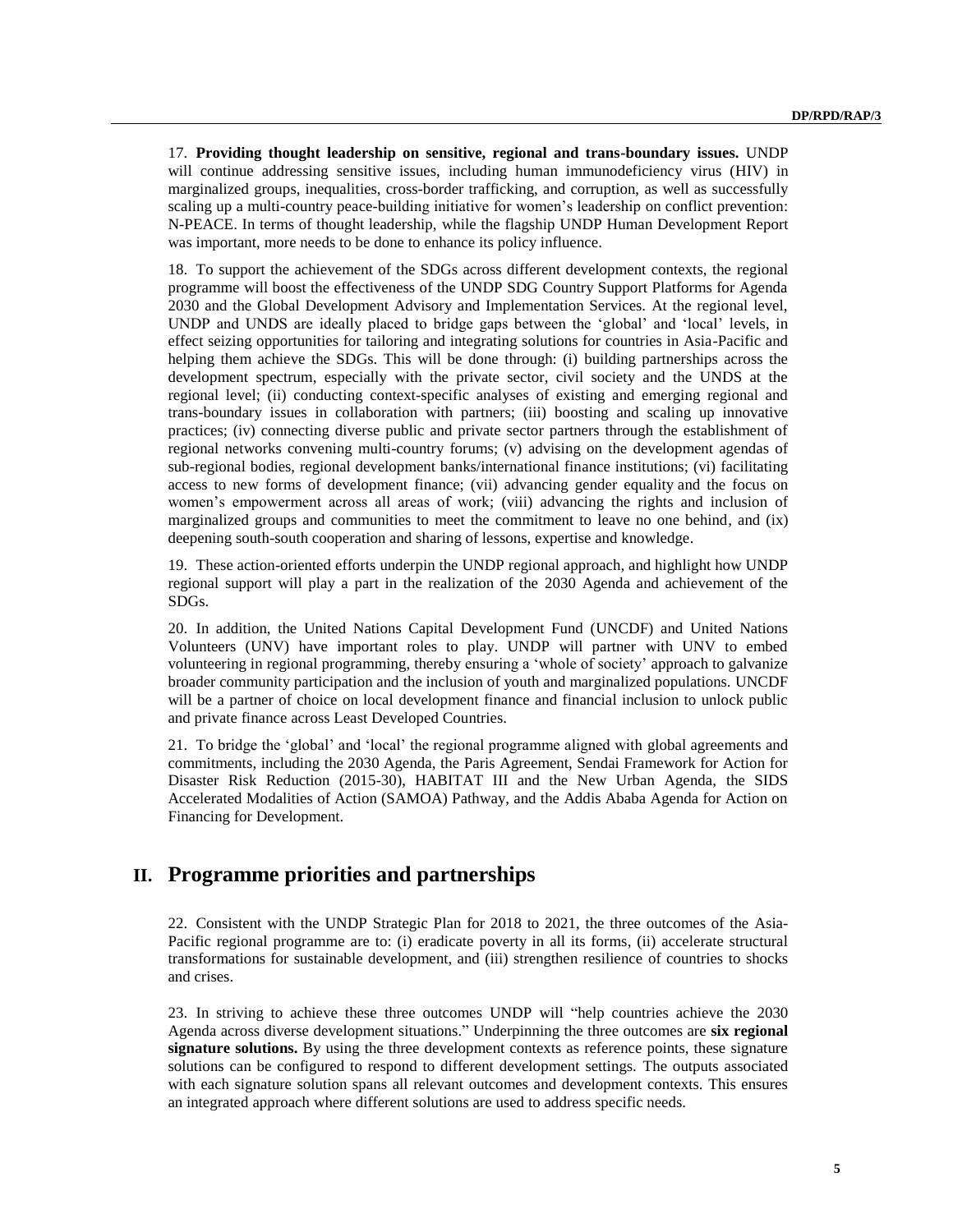24. Emerging regional issues will be addressed through the mobilization of cross-disciplinary Development Solutions Teams (DSTs). To this end, new regional signatures will be developed while those that are no longer relevant are phased out.

25. At the regional level, UNDP often anticipates, contextualizes, and adapts global issues so potential outcomes are locally relevant. UNDP brings to the table a normative stance that is often missing at the country, or even sub-regional, level. UNDP initiatives on human trafficking, human rights, gender-based violence, and HIV illustrate how a normative position, alongside programmatic interventions, can shape perceptions and behaviours on issues that are 'too sensitive' to take up locally.

26. As part of the regional-level UNDS team, UNDP will ensure initiatives complement the programmes and strategies of other regional UNDS entities. UNDP regional tools for achieving the 2030 Agenda, for example, are informed by the Regional Commission's "Road Map for Implementing the 2030 Agenda for Sustainable Development in Asia-Pacific." Moreover, the UNDP communication strategy will be tailored to facilitate collaboration across the UNDS.

27. Innovation will continue to be a critical part of the UNDP ethos at the regional level. Humancentred technology and methods—including behavioural insights, big-data, artificial intelligence, blockchain, foresight, and systems analysis—have already been tested across programme teams to boost effectiveness, while finance models will increasingly be used to tap into new sources of capital to secure SDG achievements. To mobilize greater resources UNDP will focus on: (i) engaging new partners; (ii) communicating 'out loud';<sup>18</sup> (iii) 'co-creating' and testing new development solutions, and (iv) reorganizing human resources better serve countries' needs through a model of 'distributed expertise'.

## **Signature solution 1: Keep people out of poverty and support an inclusive and sustainable urban transition**

28. This solution supports countries in addressing multiple drivers of poverty and vulnerability, and ensures that growth in a rapidly urbanizing region is inclusive and sustainable. This includes focusing on challenges in reaching the 'last mile', eradicating multi-dimensional poverty, reducing widening inequalities, strengthening and expanding social protection, ensuring financial inclusion, and building resilience.

29. To make gains UNDP will develop tools and integrated solutions, and boost regional partnerships (such as the SDG partnership with UNESCAP and the Asian Development Bank). UNDP will convene multi-stakeholder knowledge exchange platforms to complement Country Support Platforms, and the focus will be on pooling expertise on innovation to support integration of the 2030 Agenda in development plans, budgets and financing frameworks. Along with United Nations organizations and external partners, tools will be used and user capacities strengthened to track and evaluate progress towards the SDGs, especially in terms of 'leave no one behind'. Partnerships with the private sector will draw on investments through the United Nations SDG Impact Fund to help end poverty and accelerate SDG achievement.

30. Supporting the region in making an inclusive and sustainable urban transition requires drawing on internal thematic expertise, including inclusive growth, governance, gender, resilience, climate change, and health. Externally, UNDP will engage the United Nations-wide Task Team of Sustainable Urbanization to co-develop and implement regional initiatives. UNDP will collaborate with UN-Habitat, the United Nations Children's Fund (UNICEF), and UNFPA to develop specific tools to examine policy options for urban contexts and follow the effects of urbanization on rural areas. With a coalition of external partners, UNDP will conceptualize, develop, and mobilize resources on emerging urban issues, including the effect of automation on urban livelihoods,

<sup>&</sup>lt;sup>18</sup> This involves a strategic communication strategy that is integral to the work and activities of relevant staff.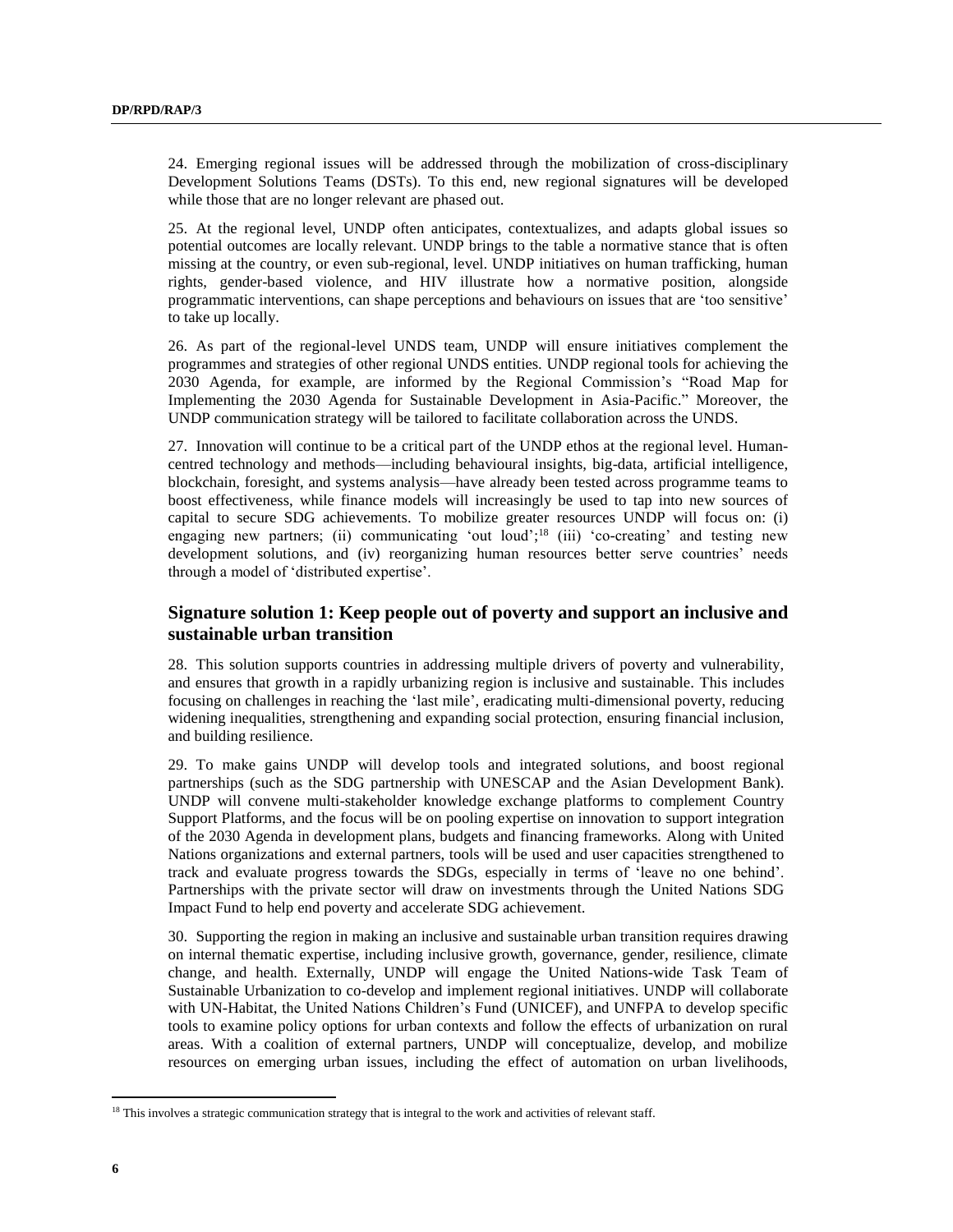knowledge exchange for 'smart cities', and implementing a systems-based approach to urban development.

## **Signature solution 2: Governance systems and institutions are responsive, inclusive and accountable for delivering services, ensuring justice, and sustaining peace**

31. This regional signature solution will achieve sustainable development through the development of tools and approaches that address governance bottlenecks in service delivery, and boost the transparency and accountability of institutions. To improve access to services for marginalized communities, UNDP, the World Health Organization (WHO), the Joint United Nations Programme on HIV/AIDS (UNAIDS), and other partners at the regional level are working on: (i) addressing inequalities that lead to high rates of HIV and poor health indicators, (ii) promoting effective and inclusive governance for health, and (iii) building resilient and sustainable systems for health.

32. To address discrimination and exclusion based on HIV status, sexual orientation or gender identity, UNDP will continue to partner with UNAIDS and UNESCAP to promote supportive legal environments for HIV responses, and that support the Regional Framework for Action on HIV and AIDS Beyond 2015. Additionally, UNDP will work with the United Nations Educational, Scientific and Cultural Organization (UNESCO) and the International Labour Organization (ILO) to address discrimination (based on gender or sexual preference) against marginalized populations.

33. UNDP, in coordination with the Office of the United Nations High Commissioner for Human Rights (UNCHR), ILO, UNICEF, UN Women and the United Nations Environment Programme (UN Environment), will actively engage the private sector through a regional business and human rights initiative that will reduce the negative effects of corporate investments on vulnerable populations. In addition, the initiative will help businesses better manage their reputations, along with operational and legal risks.

34. To prevent violent extremism, UNDP will focus on narratives that fuel radicalism and exclusion in sub-regions. Positive narratives and community engagement—using localized information (data and networks)—will be promoted to develop context-relevant solutions for better social cohesion. UNDP is collaborating with the United Nations Office on Drugs and Crime (UNODC), UNV, UN Women and the United Nations Office of Counter Terrorism to strengthen regional oversight and develop national plans of action on how to prevent violent extremism.

35. To address socio-economic alienation among youth, UNDP will promote entrepreneurship, empowerment, and civic participation to create a supportive environment for youth leadership and entrepreneurship. This may include business incubators for youth-led social enterprises. Current collaborations to support youth economic empowerment (Youth CoLab) involve Citi Foundation, Baoshang Bank, Intel, Telenor, ILO, UNESCAP and UNV. Meanwhile, UNFPA, UNAIDS, UNESCO, UNV, UNESCAP, Action Aid, Amnesty International, and Restless Development are working together on other youth related initiatives.

36. In response to trans-boundary issues of migration, human trafficking and forced labour, UNDP and other United Nations organizations are strengthening the capacities of sub-regional bodies to implement rights-based trafficking responses. UNDP will prioritize the capacity development of the Coordinated Mekong Ministerial Initiative Against Trafficking (COMMIT)—an intergovernmental regional body—along with civil society and non-government stakeholders to develop effective cross-border anti-trafficking efforts. Furthermore, UNDP, ILO, the International Organization for Migration (IOM), UNODC and the Australia-Asia Program to Combat Trafficking in Persons (AAPTIP) worked together to develop the ASEAN-COMMIT Indicators of Human Trafficking and Related Forms of Exploitation, and will continue to collaborate with national, civil society, and development partners on its implementation.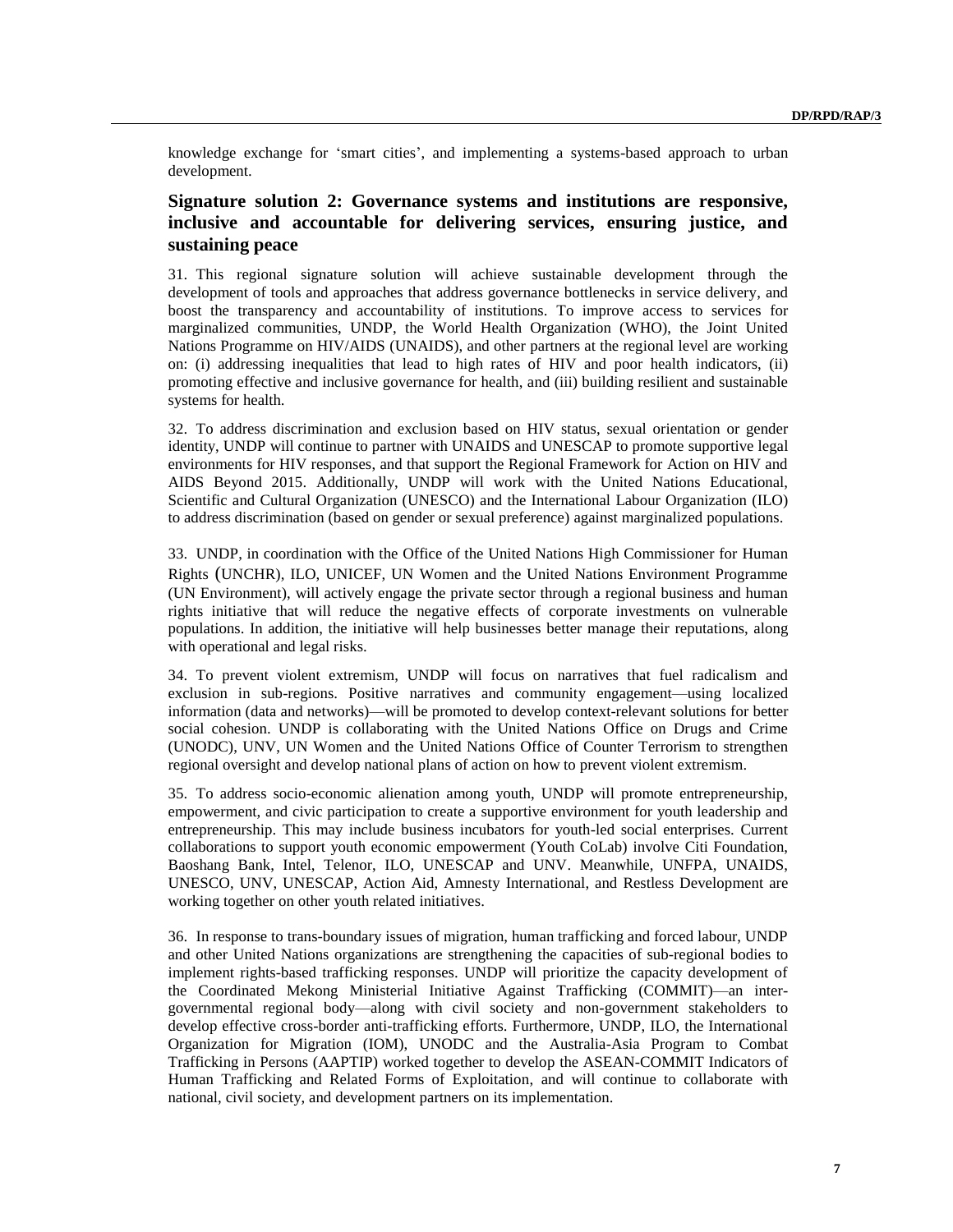#### **Signature solution 3: Enhance prevention and recovery for resilient societies**

37. This solution will strengthen UNDP efforts in prevention, disaster risk reduction, climate change adaptation and mitigation, crisis response, and recovery to help countries avoid crises and shocks, and quickly return to a state of stable development should they occur. UNDP works with national governments and local communities to strengthen the evidence base by way of data collection and analysis to support policy and regulatory framework development for resilience planning and risk-informed programming.

38. Building the capacities of people for prevention, emergency preparedness and risk reduction will be crucial. New methods are being employed to collect, analyse and visualize data to improve planning for reducing disaster risk. In the Maldives, for example, drones are used to map terrain and identify risk hotspots. In other development contexts, this solution will help stakeholders assess development and recovery choices that reduce fragility and risk. In crisis contexts it will support nationally-led, needs assessments, and stabilization and recovery efforts.

39. To reduce risk and ensure recovery from disasters, UNDP works with regional organizations, sub-regional bodies, UNESCAP, other United Nations organizations, the Asian Disaster Preparedness Centre, and the Regional Integrated Multi-Hazard Early Warning Centre for Africa and Asia (RIMES). UNDP will support and/or co-chair several regional mechanisms and the Inter-Agency Partnership for Disaster Risk Reduction (IAP-Asia).

#### **Signature solution 4: Promote nature-based solutions for a sustainable planet**

40. Interventions proposed under this solution focus on making sure that countries and communities have feasible policy and regulatory frameworks for sustainable natural resource management. UNDP will help stakeholders strengthen their capacities to access the data, finance and technology needed to implement policy and regulatory frameworks in the sustainable management of natural resources, climate change adaptation and mitigation. Solutions will cover how countries access data, finance (e.g. biodiversity finance), and technology. Partnerships, advocacy materials, awareness campaigns, and knowledge products necessary for achieving riskinformed development will be promoted.

41. UNDP is uniquely placed to advise countries on risk-informed policies and regulatory frameworks that can be applied across different development contexts. UNDP will promote gender-responsive policies and implementation systems that account for the effects of environmental degradation and climate change on women and girls, and monitor them with a view towards continuous learning.

42. UNDP will partner with regional and global organizations and institutions—the Association of Southeast Asian Nations (ASEAN), South Asian Association for Regional Cooperation (SAARC), Asia Institute of Technology (AIT), International Union for the Conservation of Nature (IUCN), and Partnerships in Environmental Management for the Seas of East Asia (PEMSEA)—on resilience and sustainability. UNDP will provide specific expertise to regional and country-level stakeholders on environmental management and promote longstanding global development partnerships (e.g. the Global Environment Facility, Adaptation Fund, Montreal Protocol and the Green Climate Fund). In turn, these organizations, think tanks, and entities work under the umbrella of a variety of global agreements and conventions, including the United Nations Framework Convention on Climate Change and Sendai Framework for Disaster Risk Reduction. All partnerships at the county, regional and global levels are necessary for helping countries in the region achieve the SDGs.

## **Signature solution 5: Close the energy gap**

43. This solution focuses on increasing energy access, promoting renewable energy, and enhancing energy efficiency in a way that is inclusive and responsive to the needs of different segments of a country's population. It will support governments as they transition national systems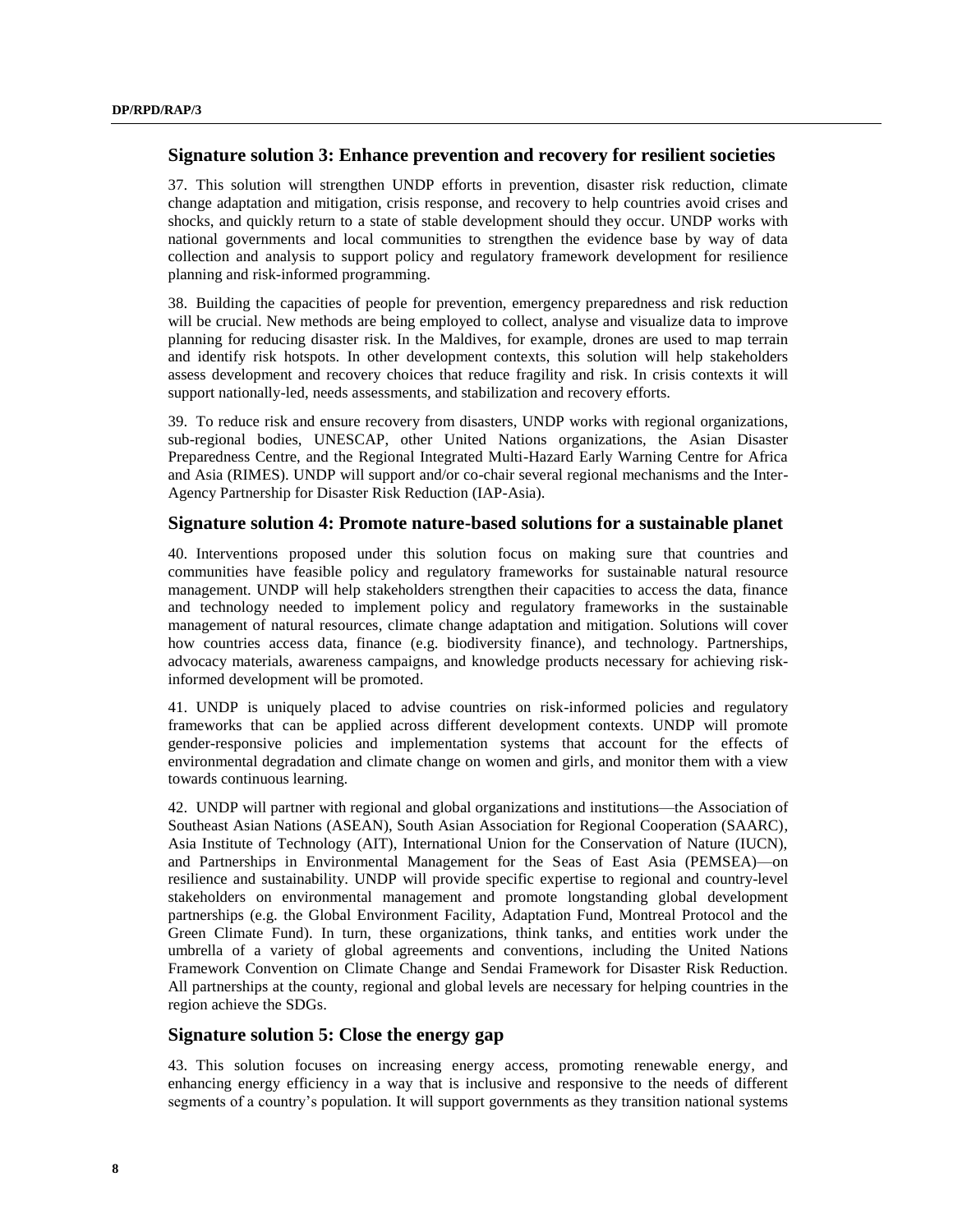to sustainable energy platforms by de-risking investments, and attracting private and public-sector resources. In situations where electricity does not reach everybody, it will be necessary to support novel solutions to increase energy access and delivery. In cases where energy is already available to most the focus will be on making the transition to renewable energy, and the adoption of energy efficiency measures and policies. In crisis and post-crisis situations, this will center on reestablishing energy access in places where it had been lost, and doing so with a focus on riskinformed zero-carbon development.

### **Signature solution 6: Strengthen gender equality**

44. Gender inequalities manifest in various ways across countries in the region. There number of women in leadership and political decision-making roles remains low. Furthermore, women are often paid less than men for the same work and have unequal access to basic services, assets and resources, and security. Such problems are compounded by few opportunities for men and women to move beyond prevailing gender stereotypes. Addressing these inequalities and their structural causes requires sustained, multi-sector interventions. UNDP, under this signature solution, will develop interventions that boost the political participation of women, support the reform of discriminatory laws, policies, and change behavioural norms and perceptions. UNDP will work with women to improve their opportunities to secure paid and decent work in the formal and informal sectors, equalize women's knowledge and capabilities for community resilience building, and improve their access to basic services and infrastructure (including clean energy, sanitation, and physical security). Furthermore, this solution will focus on equalizing political participation and leadership through supportive policies and capacity development.

45. In terms of partnerships, UNDP co-chairs the Regional Coordination Mechanism's Gender Equality and Empowerment of Women Working Group, and a sub-working group on Women, Peace and Security with UN Women. In the spirit of the United Nations System-wide Action Plan on Gender Equality and the Empowerment of Women (UN-SWAP), UNDP collaborates with UNESCAP in sharing lessons on capacity development for gender mainstreaming.

46. These six signature solutions collectively respond to challenges across the three development contexts outlined. A focus on partnerships, innovation, and resource mobilization will further strengthen UNDP effectiveness at the regional level and help countries deliver results on the 2030 Agenda.

# **III. Programme and risk management**

47. This regional programme outlines UNDP contributions to regional results and serves as the primary unit of accountability to the Executive Board for results alignment and resources assigned. In terms of overall accountability, the regional programme adheres to the updated [Programme and](http://www.undp.org/content/undp/en/home/operations/accountability/programme_and_operationspoliciesandprocedures.html)  [Operations Policies and Procedures](http://www.undp.org/content/undp/en/home/operations/accountability/programme_and_operationspoliciesandprocedures.html) (POPP) and the [Internal Control Framework](https://info.undp.org/global/popp/rma/Pages/internal-control-framework.aspx) (ICF).

48. In accordance with Executive Board decision 2013/9, all direct costs associated with project implementation will be charged to the concerned projects.

49. This regional programme document was developed by UNDP through the Direct Implementation Modality (DIM). Overall management oversight and accountability rests with the Regional Bureau for Asia and the Pacific (RBAP). Under oversight of the RBAP Deputy Director, the Chief of Regional Programme and Policy Support (RPPS) will be responsible for the Regional Programme's implementation. RBAP will delegate day-to-day management of the regional programme in two main centres in the region. The first is the Bangkok Regional Hub that serves the whole region. There, the emphasis is on collaborative efforts and joint programming with United Nations organizations, including the Regional Commission, UNESCAP, and sub-regional institutions—ASEAN and SAARC—on agenda setting and policy coherence at the country level. The second is the Pacific Office located in Suva. This office will implement the Pacific-relevant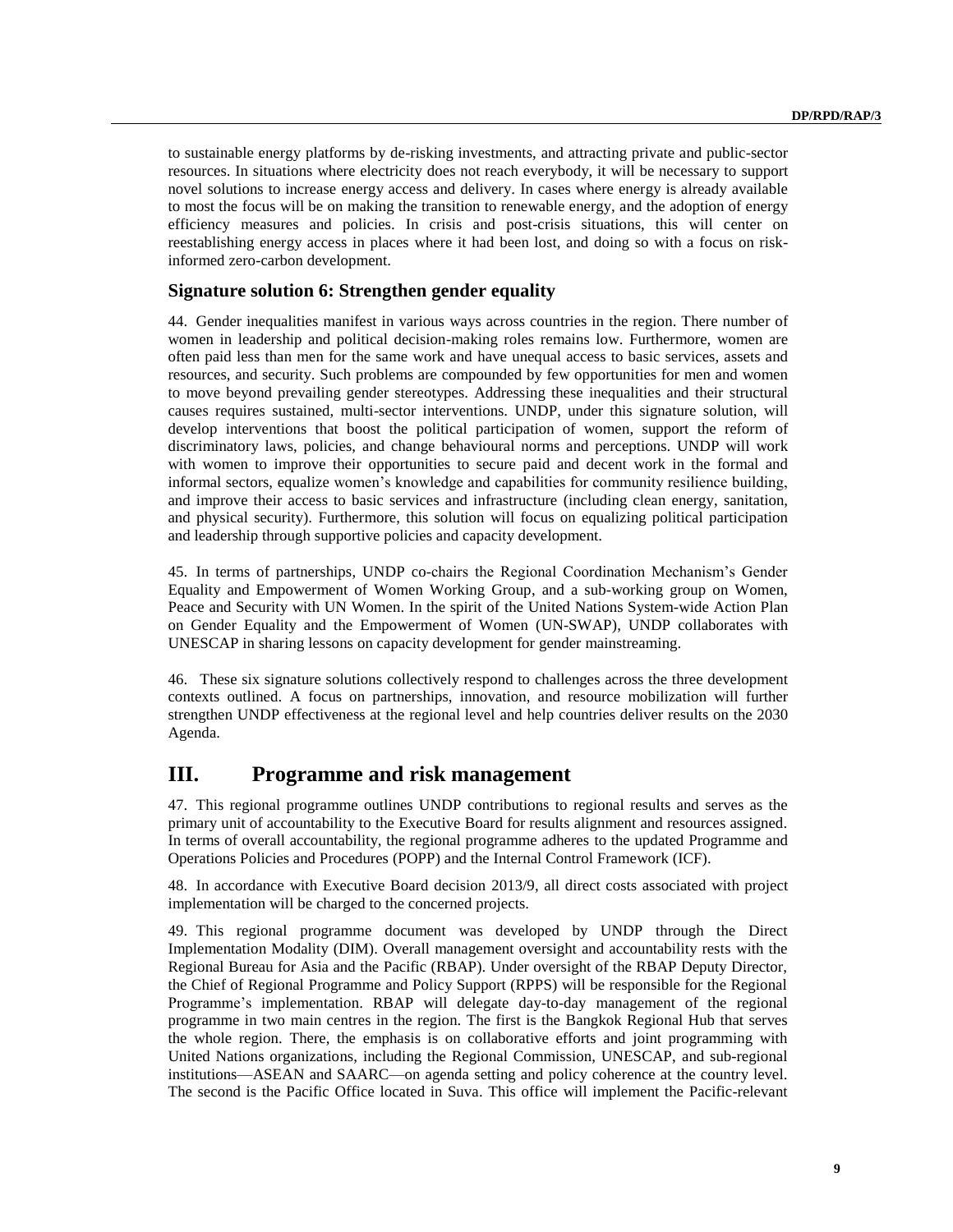component of the regional programme as reflected in the Sub-regional Programme Document for the Pacific (2018-2021).

50. The Bangkok Regional Hub and the Pacific Office will work closely to ensure alignment and complementarity of results implemented across Asia and the Pacific.

51. The regional programme document is comprised of tools and resources to monitor progress towards the three outcomes, and update programme risk (as necessary) to ensure efficiency in achieving expected results.

52. The Regional Programme Outcome Board—comprised of government representatives, Resident Representatives, UNDP Country Directors and other stakeholders—will function as the main oversight body of the programme<sup>19</sup> and meet annually. This is to ensure the relevance of regional products and services delivered under each outcome. Responsibility for organization of the Outcome Board, and development of the Terms of Reference, lies with the Chief of RPPS. Recommendations from the Outcome Board will inform programme priorities.

53. Successful implementation of the regional programme depends on managing several risks. The first are associated with mobilizing sufficient development resources to effectively implement programmatic interventions. The second are fiscal allocations in SDG related sectors, which are low in most countries and may affect overall SDG performance. At the regional level, related risks will be addressed by conducting analyses and developing solutions to overcome fiscal constraints, as well as tap into local and international development resources and new partnerships (e.g. with the private sector and through new forms of South-South and triangular cooperation), and access new sources development finance. To mobilize more resources the Bangkok Regional Hub will develop a resource mobilization strategy linked to global and country-level efforts.

54. Political risks and the possible exacerbation of regional conflicts may thwart the implementation of regional signature solutions. As a response, the UNDP Regional Bureau will continue to take on 'sensitive issues', work with regional partners, and use the regional programme to boost coordination and cooperation, and develop and promote confidence-building measures.

55. The uncertainty around UNDP core financial resources poses a risk to the delivery of UNDP regional results. Although UNDP has taken measures to mitigate risks—by securing non-core resources and through forging collaborative partnerships—it will continue to invest in regional initiatives and formulate a risk management plan to address potential implementation delays, as well as capacity and resource constraints. In line with the ongoing United Nations-wide reform, the regional programme will strengthen the internal capacities of staff for effective programme implementation.

56. All projects under the regional programme will apply UNDP Social and Environmental Standards and the Accountability Mechanism. The regional programme risks log will be monitored using corporate tools and updated as required. The Results and Resources Framework of the regional programme will be adapted accordingly to accommodate recommendations linked to the on-going United Nations reform.

# **IV. Monitoring and evaluation**

57. UNDP has adopted a results-based management approach in its monitoring and evaluation (M&E). The regional programme establishes clear and measurable indicators of achievement at both the output and outcome levels (see the Results and Resource Framework).

58. A number of outcome and output indicators were drawn from the official list of SDG indicators. Sources of data and methods to collect them varied, depending on the type of indicator. Project teams are responsible for collecting data for output indicators. The Bangkok Regional Hub

<sup>&</sup>lt;sup>19</sup> The oversight functions of the Outcome Board follow updated POPP guidelines.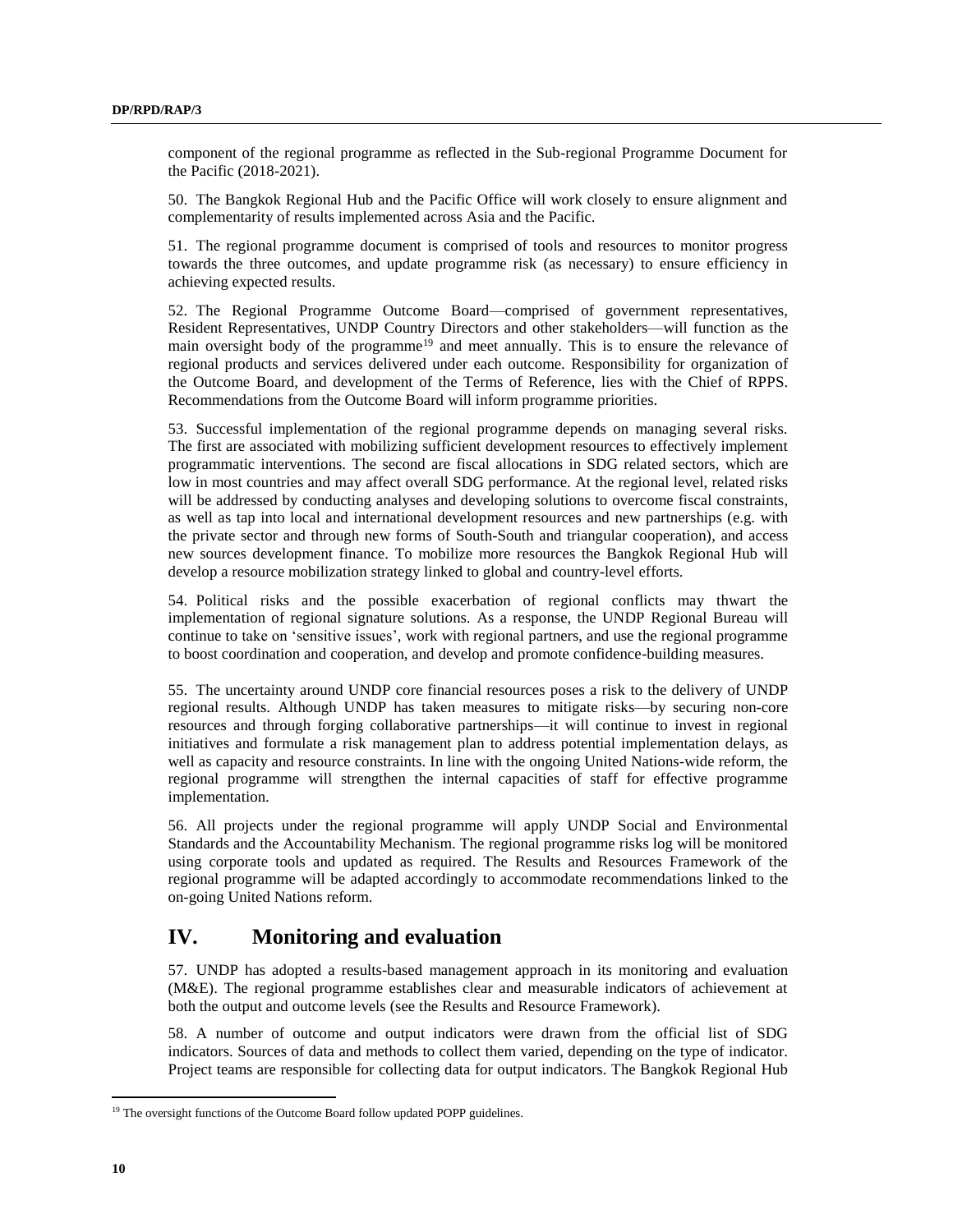and Pacific Office will liaise closely with the Regional Commission and UNESCAP on regional SDG statistics.

59. RBAP will ensure that projects under the regional programme have sound monitoring and evaluation systems in place, according to guidelines in the POPP. Necessary resources will be set aside for this purpose, and the UNDP Gender Marker will be used to monitor results and expenditures and improve planning and decision-making. UNDP will develop internal capacities for gender sensitive monitoring and evaluation.

60. The RBM Unit in the Bangkok Regional Hub and the Strategic Planning and Oversight Team at headquarters in New York will provide technical guidance and support in M&E, including methods of tracking progress against outcome and output indicators in the RRF, and quality assurance of annual results planning, monitoring and reporting.

61. The evaluation plan for the four-year period will include one mid-term review, one programme evaluation, and two project evaluations. Evaluations will measure progress and results, and be used for accountability purposes, as well as learning, allowing for adjustments during the implementation phase. The evaluation plan will be expanded or revised as needed.

62. As a thought leader, UNDP has successfully delivered regional flagship knowledge products, tools, and methodologies. These were used region-wide and adopted in other regions. UNDP will continue to be a thought leader by engaging in analytical work in a number of areas like the SDGs, urbanization, and governance.

63. At the regional level the multi-stakeholder country-to-country knowledge exchange tool will serve as the main platform on how to achieve the SDGs. This platform will promote South-South cooperation.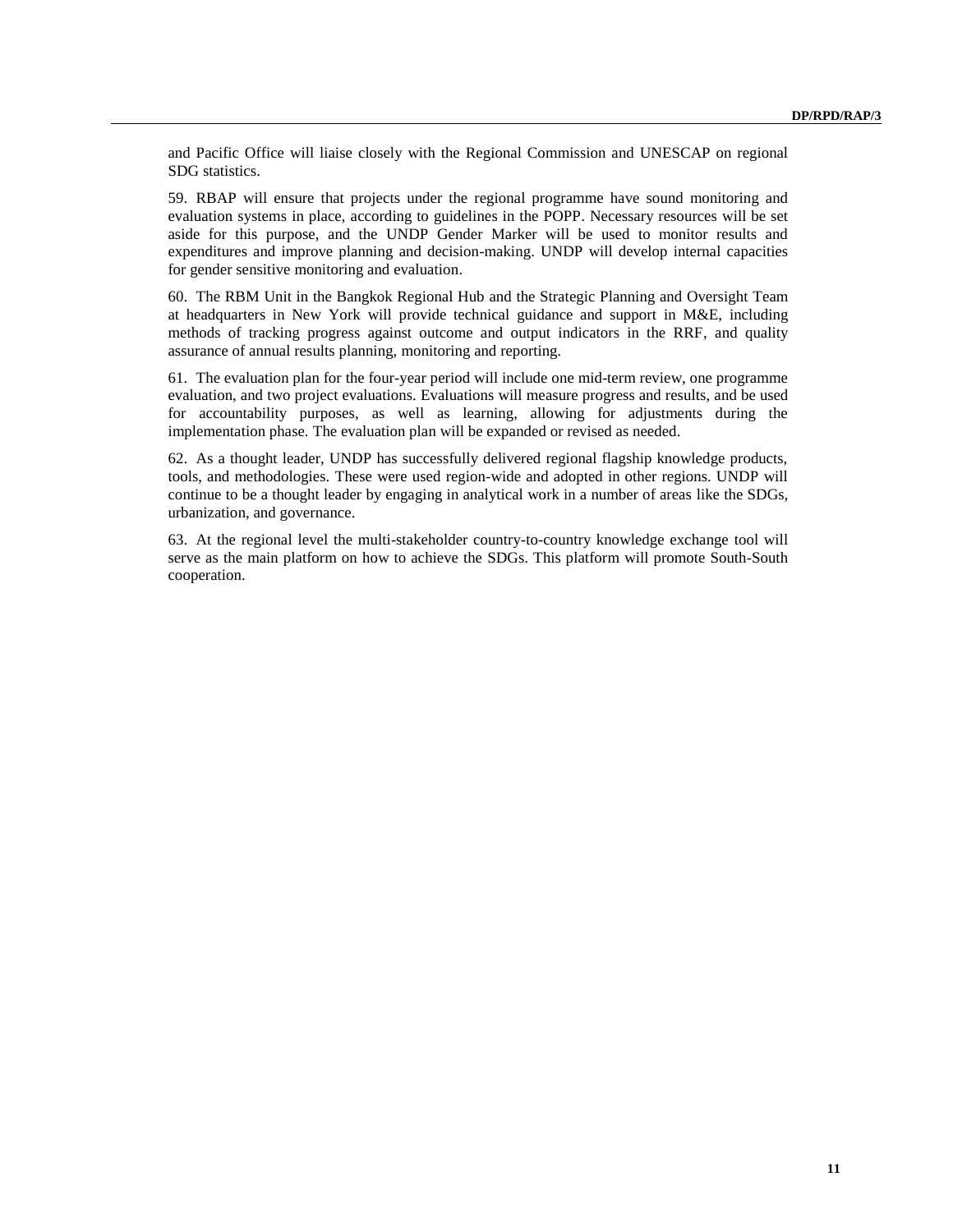# **Annex – Results and resources framework for Asia and the Pacific (2018-2021)**

#### **Related SDGs:**

SDG 1, SDG 3, SDG 5, SDG 7, SDG 11, SDG 12, SDG 13, SDG 16, SDG 17

#### **REGIONAL PROGRAMME OUTCOME 1: Advance poverty eradication in all its forms and dimensions**

**RELATED STRATEGIC PLAN OUTCOME: (from strategic plan 2018-2021, if known) Outcome 1: Advance poverty eradication in all its forms and dimensions**

| Outcome indicator(s),<br>baselines, target(s)                                                                                                                                                                                                                                                                                                                                                                                                                                        | Data source and frequency of data<br>collection, and responsibilities                                                                            | Indicative regional/global programme outputs (including<br>indicators, baselines targets)                                                                                                                                                                                                                                                                                                                                                                                                                                                                                                                                                                                                                                                                                                                                    | Major partners /<br>partnerships<br>frameworks                                                                                                                                                                                                                                                                                                                                                              | <b>Indicative</b><br>resources by<br>outcome (\$ US<br>dollars)                                 |
|--------------------------------------------------------------------------------------------------------------------------------------------------------------------------------------------------------------------------------------------------------------------------------------------------------------------------------------------------------------------------------------------------------------------------------------------------------------------------------------|--------------------------------------------------------------------------------------------------------------------------------------------------|------------------------------------------------------------------------------------------------------------------------------------------------------------------------------------------------------------------------------------------------------------------------------------------------------------------------------------------------------------------------------------------------------------------------------------------------------------------------------------------------------------------------------------------------------------------------------------------------------------------------------------------------------------------------------------------------------------------------------------------------------------------------------------------------------------------------------|-------------------------------------------------------------------------------------------------------------------------------------------------------------------------------------------------------------------------------------------------------------------------------------------------------------------------------------------------------------------------------------------------------------|-------------------------------------------------------------------------------------------------|
| Outcome indicator 1.1<br>Number of countries with<br>mechanisms in place to<br>enhance policy coherence of<br>sustainable development<br>(SDG 17.14.1)<br>Baseline: 0<br>Target: 8<br><b>Outcome indicators 1.2</b><br><b>Number of Countries</b><br>reporting against the multi-<br>stakeholder development<br>effectiveness monitoring<br>frameworks that support the<br>achievement of the sustainable<br>development goals<br>(Strategic Plan 1.9, SDG<br>17.16.1)<br>Baseline 2 | Collected annually at Regional<br>Knowledge Exchange<br>(UNDP Bangkok Regional Hub to<br>collect)<br>Bangkok Regional Hub to collect<br>annually | Output 1.1. Tools developed and capacities strengthened<br>across whole of government to integrate 2030 Agenda and<br>related international and regional agreements in<br>development plans and budgets, and to analyse progress<br>towards the SDGs, using innovative and data-driven<br>solutions (Strategic Plan 1.1.1)<br>Indicator 1.1.1 Number of regional knowledge products<br>including tools, guidance notes, policy briefs to integrate the<br>2030 Agenda into planning, budgeting and M&E frameworks<br>Baseline: 5 (2017)<br>Target: 20<br>Indicator 1.1.2 Number of alternative, innovative data solutions<br>tested by countries.<br>Baseline: 1 (2017 Maldives)<br>Target: 4<br>Indicator 1.1.3 Number of sub-national and local governments<br>using SDGs local governance diagnostics solutions for their | Government, sub-<br>national government<br>entities, parliament,<br>civil society<br>organizations<br>(CSOs), Private<br>Sector, sub-regional<br>organizations like<br>ASEAN, SAARC,<br>and Pacific Islands<br>Forum Secretariat<br>(PIFS), United<br><b>Nations</b><br>organizations, Asian<br>Development Bank<br>(ADB), Global<br><b>Environment Facility</b><br>(GEF) and other<br>development partners | <b>Regular:</b> \$11,650,000<br>Other: \$45,720,000<br>million from cost-<br>sharing agreements |
| Target: 8<br><b>Outcome Indicator 1.3</b><br>Number of country-led<br>measures accelerated to<br>advance women's economic<br>autonomy and independent<br>livelihoods.<br>(SDG <sub>5</sub> )<br>Baseline 0                                                                                                                                                                                                                                                                           | Bangkok Regional Hub to collect<br>annually                                                                                                      | development and investment plans<br>Baseline: 0 (2017)<br>Target: 4<br>Output 1.2 Innovative solutions and good practices<br>emerging from 2030 Agenda country platforms are<br>exchanged through strengthened multi-stakeholder<br>platforms (Strategic Plan 1.1.1)<br>Indicator 1.2.1 Number of platforms at regional and sub-<br>regional level established                                                                                                                                                                                                                                                                                                                                                                                                                                                               |                                                                                                                                                                                                                                                                                                                                                                                                             |                                                                                                 |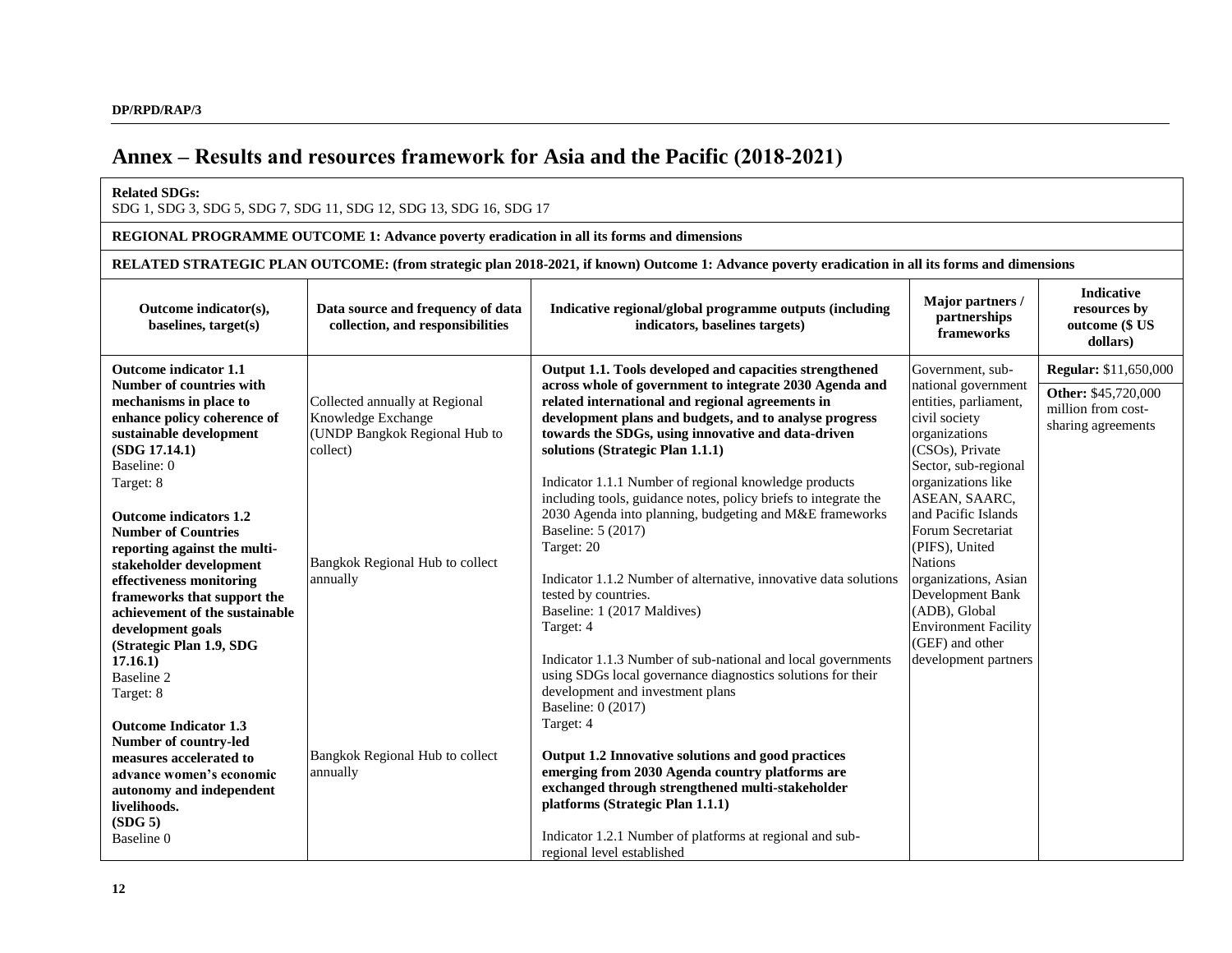| Target: 6 |                                             | Baseline: 3 platforms (2017)<br>Target: 3 platforms                                                                                                                                                                                                               |  |
|-----------|---------------------------------------------|-------------------------------------------------------------------------------------------------------------------------------------------------------------------------------------------------------------------------------------------------------------------|--|
|           |                                             | Indicator 1.2.2 Number of good practices shared<br>Baseline: 60 (by 2017, Regional Knowledge Exchange<br>website)<br>Target: 200                                                                                                                                  |  |
|           | Bangkok Regional Hub to collect<br>annually | Output 1.3 Tools are developed, deployed and piloted to<br>identify drivers of rural and urban poverty, vulnerability<br>and inequality with particular focus on those left furthest<br>behind and multi-dimensional poverty approaches<br>(Strategic Plan 1.1.1) |  |
|           |                                             | Indicator 1.3.1 Number of tools including guidance note,<br>policy briefs piloted or prototyped<br>Baseline: 0 (2017)<br>Target: 5                                                                                                                                |  |
|           |                                             | Indicator 1.3.2 Number of tools including guidance note,<br>policy briefs developed to improve gender equality in<br>employment implemented by government and private sector.<br>Baseline: 0 (2017)<br>Target: 4                                                  |  |
|           |                                             | Indicator 1.3.3 Number of tools including guidance note,<br>policy briefs developed policies and programmes implemented<br>to support redistribution of unpaid care and domestic work.<br>Baseline: 0 (2017)<br>Target: 4                                         |  |
|           | Bangkok Regional Hub to collect<br>annually | Output 1.4 Approaches and methodologies developed,<br>piloted and disseminated to support productive<br>employment opportunities, particularly for marginalized<br>groups in fast-growing secondary and tertiary cities.<br>(Strategic Plan 1.1.2)                |  |
|           |                                             | Indicator 1.4.1 Number of cities where methodologies on<br>employment are piloted.<br>Baseline: 0 (2017)<br>Target: 5                                                                                                                                             |  |
|           |                                             | Indicator 1.4.2 Number of city-to-city exchanges to scale up<br>solutions                                                                                                                                                                                         |  |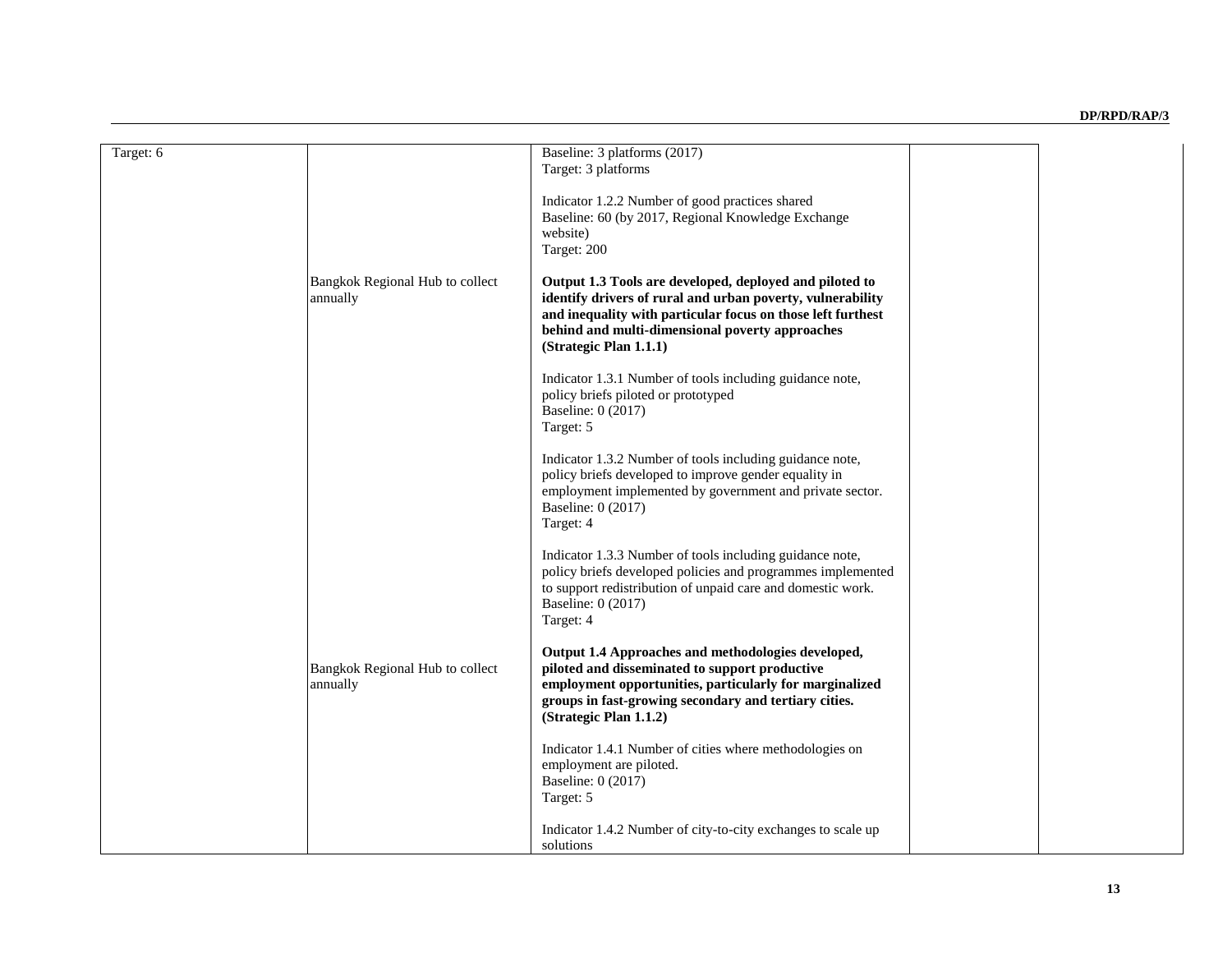|                                                                                                                                          | Baseline: 0 (2017)<br>Target: 4                                                                                                                                                                       |  |
|------------------------------------------------------------------------------------------------------------------------------------------|-------------------------------------------------------------------------------------------------------------------------------------------------------------------------------------------------------|--|
| Bangkok Regional Hub to collect<br>annually                                                                                              | Output 1.5 National institutions, laws and policies<br>strengthened for equitable and effective delivery of HIV<br>and health services (Strategic Plan 1.2.1)                                         |  |
|                                                                                                                                          | Indicator 1.5.1: Number of laws and policies developed or<br>revised to reduce barriers to access HIV or health services<br>Baseline: 0 (2017)<br>Target:10                                           |  |
|                                                                                                                                          | Indicator 1.5.2: Number of national institutions equipped with<br>better knowledge and capacity on HIV and Health for equitable<br>and effective service delivery.<br>Baseline: 0 (2017)<br>Target: 8 |  |
| Bangkok Regional Hub to collect<br>annually                                                                                              | Output 1.6 Enabling environment strengthened to expand<br>public and private sector financing for the achievement of<br>the SDGs (Strategic Plan 1.2.2)                                               |  |
| Bangkok Regional Hub to collect<br>annually                                                                                              | Indicator 1.6.1: Number of national and sub-national<br>development plans that have integrated financing frameworks<br>for Agenda 2030<br><b>Baseline: 0 (2017)</b><br>Target: 6                      |  |
|                                                                                                                                          | Indicator 1.6.2: Number of private sector partnerships<br>established.<br>Baseline: 10 (2017)<br>Target: 20                                                                                           |  |
|                                                                                                                                          | Indicator 1.6.3: Number of countries supported to track budget<br>allocation and expenditure for SDGs.<br>Baseline: 0 (2017)<br>Target: 4                                                             |  |
| Source: official parliamentary<br>websites, CSO websites, regional<br>parliamentary and CSO exchanges,<br>Gender Data Portal -World Bank | Indicator 1.6.4: Percentage of increase in parliamentary<br>participatory mechanisms for scrutiny of budgets through<br>Agenda 2030 and SDGs lens.<br>Baseline: 0 (2017)<br>Target: 40%               |  |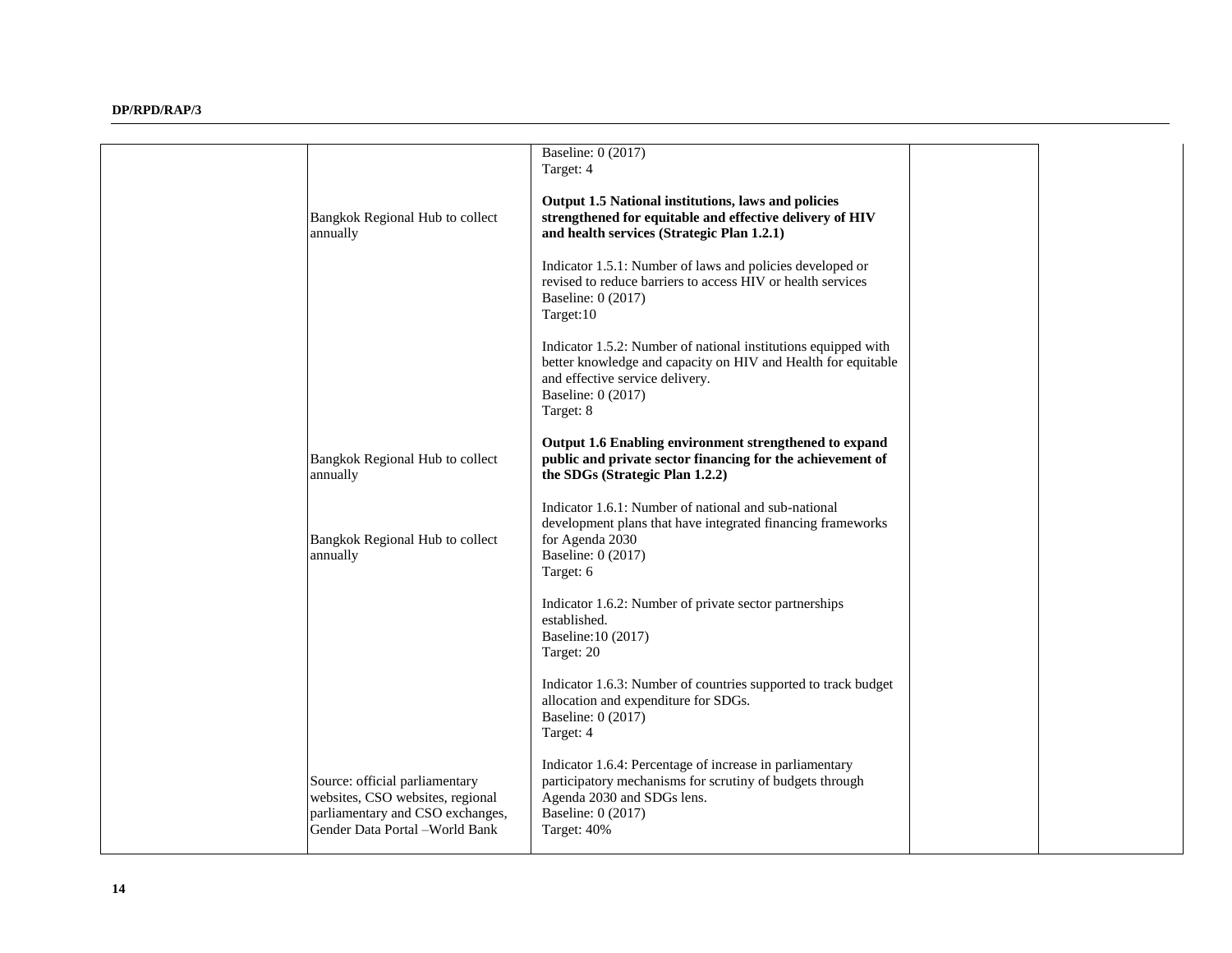|                                                                                                                          | Bangkok Regional Hub to collect<br>annually<br>Bangkok Regional Hub to collect<br>annually | Indicator 1.6.5: Number of policies and programmes designed<br>to remove barriers to women's independent access to finance<br>and livelihoods opportunities.<br>Baseline: 0 (2017)<br>Target: 4<br>Output 1.7 Gender-responsive policy and regulatory<br>frameworks for sustainable natural resource management,<br>equitable benefit sharing and universal energy access are<br>improved. (Strategic Plan 1.4 and 1.5)<br>Indicator 1.7.1: Number of gender-responsive policy and<br>regulatory frameworks, informed by gender analysis, are in<br>place for sustainable natural resource management and<br>equitable benefit sharing.<br>Baseline: 0 (2017)<br>Target: 4<br>Indicator 1.7.2: Number of gender-responsive policy and<br>regulatory frameworks, informed by gender analysis, are in<br>place for universal energy access.<br>Baseline: 0 (2017)<br>Target: 4 |                                                                                       |                                                                        |
|--------------------------------------------------------------------------------------------------------------------------|--------------------------------------------------------------------------------------------|------------------------------------------------------------------------------------------------------------------------------------------------------------------------------------------------------------------------------------------------------------------------------------------------------------------------------------------------------------------------------------------------------------------------------------------------------------------------------------------------------------------------------------------------------------------------------------------------------------------------------------------------------------------------------------------------------------------------------------------------------------------------------------------------------------------------------------------------------------------------------|---------------------------------------------------------------------------------------|------------------------------------------------------------------------|
|                                                                                                                          |                                                                                            |                                                                                                                                                                                                                                                                                                                                                                                                                                                                                                                                                                                                                                                                                                                                                                                                                                                                              |                                                                                       |                                                                        |
| <b>Related SDGs:</b>                                                                                                     | SDG 1, SDG 3, SDG 5, SDG 7, SDG 11, SDG 12, SDG 13, SDG 16, SDG 17                         |                                                                                                                                                                                                                                                                                                                                                                                                                                                                                                                                                                                                                                                                                                                                                                                                                                                                              |                                                                                       |                                                                        |
|                                                                                                                          |                                                                                            | REGIONAL/GLOBAL PROGRAMME OUTCOME 2: Accelerate structural transformations for sustainable development                                                                                                                                                                                                                                                                                                                                                                                                                                                                                                                                                                                                                                                                                                                                                                       |                                                                                       |                                                                        |
|                                                                                                                          |                                                                                            | RELATED STRATEGIC PLAN OUTCOME: OUTCOME 2: Accelerate structural transformations for sustainable development                                                                                                                                                                                                                                                                                                                                                                                                                                                                                                                                                                                                                                                                                                                                                                 |                                                                                       |                                                                        |
| <b>Outcome indicator 2.1</b>                                                                                             |                                                                                            | Output 2.1. Tools and approaches developed and piloted to                                                                                                                                                                                                                                                                                                                                                                                                                                                                                                                                                                                                                                                                                                                                                                                                                    | Government, sub-                                                                      | <b>Regular: \$8,290,000</b>                                            |
| <b>Number of inter-country</b><br>platforms and multi-<br>stakeholder partnerships that<br>mobilize and share knowledge, |                                                                                            | support integrated approaches and systems thinking for<br>SDGs achievement.<br>(Strategic Plan 2.1.2)                                                                                                                                                                                                                                                                                                                                                                                                                                                                                                                                                                                                                                                                                                                                                                        | national government<br>entities, parliament,<br>CSOs, Private Sector,<br>sub-regional | <b>Other: \$32,650,000</b><br>million from cost-<br>sharing agreements |
| data, expertise, technology<br>and financial resources, to                                                               | Bangkok Regional Hub to collect<br>annually                                                | Indicator 2.1.1 Number of knowledge products produced,<br>including tools, guidance notes, policy briefs                                                                                                                                                                                                                                                                                                                                                                                                                                                                                                                                                                                                                                                                                                                                                                     | organizations<br>(ASEAN, SAARC                                                        |                                                                        |

**Baseline:** 0 (2017) Targets: 4

approaches adopted

Indicator 2.1.2 Number of cities where innovative tools and

**support the achievement of SDGs (SDG 17.16)**

Bangkok Regional Hub to collect

annually

Baseline: 0 Targets: 6

and PIFS), United

organizations, ADB

development partners

Nations

and other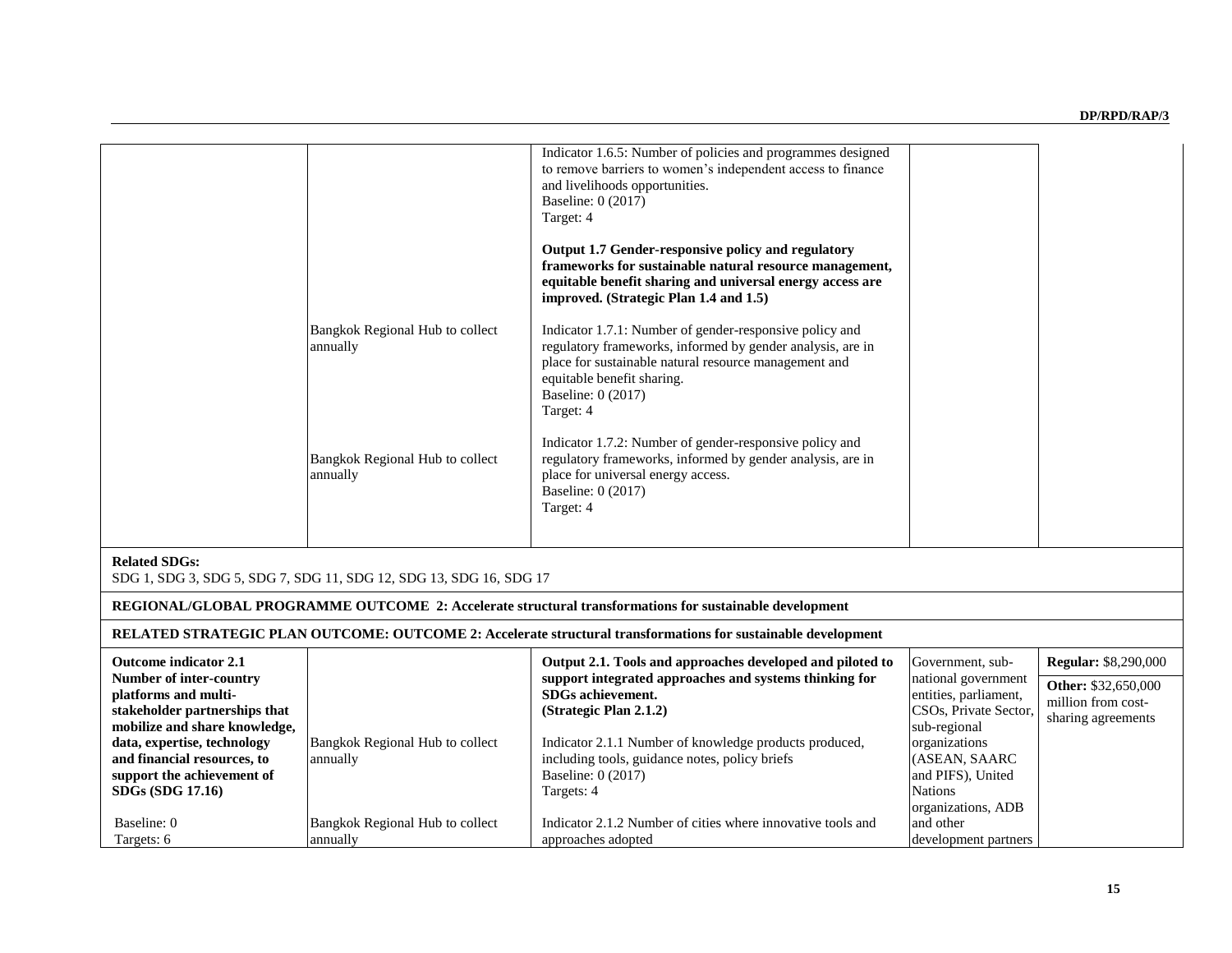| <b>Outcome indicator 2.2</b><br>Number of countries that have<br>communicated the<br>establishment or<br>operationalisation of an<br>integrated policy/<br>strategy/plan which increases<br>their ability to adapt to the<br>adverse impacts of climate<br>change, and foster climate | Bangkok Regional Hub to collect<br>annually                                                                                         | Baseline: 2 (2017, Dhaka and Makasar)<br>Targets: 6<br>Indicator 2.1.3 Number of advocacy products, briefs and<br>thought pieces produced to support integrated approaches and<br>systems thinking.<br>Baseline: 4 (2017)<br>Targets: 20<br>Output 2.2. National, local and urban governance<br>institutions are transparent and accountable for equitable<br>access to services (tools, best practice) (Strategic Plan 2.2) |  |
|---------------------------------------------------------------------------------------------------------------------------------------------------------------------------------------------------------------------------------------------------------------------------------------|-------------------------------------------------------------------------------------------------------------------------------------|------------------------------------------------------------------------------------------------------------------------------------------------------------------------------------------------------------------------------------------------------------------------------------------------------------------------------------------------------------------------------------------------------------------------------|--|
| resilience and low green gas<br>emissions development in a<br>manner that does not threaten<br>food production.<br>(Strategic Plan 2.5, SDG 13.2.1)                                                                                                                                   | Source, frequency: Anti-corruption for<br>Peaceful and Inclusive Societies in<br>Asia Pacific (ACPIS) project, annual               | Indicator 2.2.1: Number of countries supported to develop or<br>update preventive anti-corruption policies, plans or strategies<br>Baseline:0 (2017)<br>Target:4                                                                                                                                                                                                                                                             |  |
| Baseline: 0<br>Targets: 8                                                                                                                                                                                                                                                             | Source: local governance and city-<br>iLeaps, and ACPIS, project, annual                                                            | Indicator 2.2.2.: No of countries that establish open and<br>innovative service delivery mechanisms<br>Baseline:1 (2017)<br>Target:4                                                                                                                                                                                                                                                                                         |  |
| <b>Outcome indicator 2.3</b><br>Number of legal, policy and<br>institutional reforms, and<br>social mobilization measures,<br>implemented to eliminate<br>structural gender-based<br>discrimination and inequities<br>as well as discriminatory<br>gender stereotypes. (SDG 5)        | Bangkok Regional Hub to collect<br>annually                                                                                         | Indicator 2.2.3 No of sub-national and local governments<br>supported to enhance transparency and accountability for<br>improved service delivery/SDGs<br>Baseline:0 (2017)<br>Target:4<br>Output 2.3 Institutions, networks and non-state actors<br>strengthened to promote inclusion, access to justice, and<br>protect human rights (Strategic Plan 2.2.2 and 2.2.3)                                                      |  |
| Baseline: 3<br>Targets: 8                                                                                                                                                                                                                                                             | Source, frequency: Annual reports of<br>the Commonwealth Youth<br>Development Index                                                 | Indicator 2.3.1: Number of policies and initiatives that<br>strengthen the enabling environment for youth empowerment<br>(disaggregated by sex)<br>Baseline:0 (2017)<br>Target:3                                                                                                                                                                                                                                             |  |
|                                                                                                                                                                                                                                                                                       | Source, frequency: Annual Reports of<br>the UN Working Group on Business<br>and Human Rights and the Human<br><b>Rights Council</b> | Indicator 2.3.2: The United Nations guiding principles on<br>business and human rights are translated into country-level<br>action plans for implementation.<br>Baseline:0 countries (2017)<br>Target:4 countries                                                                                                                                                                                                            |  |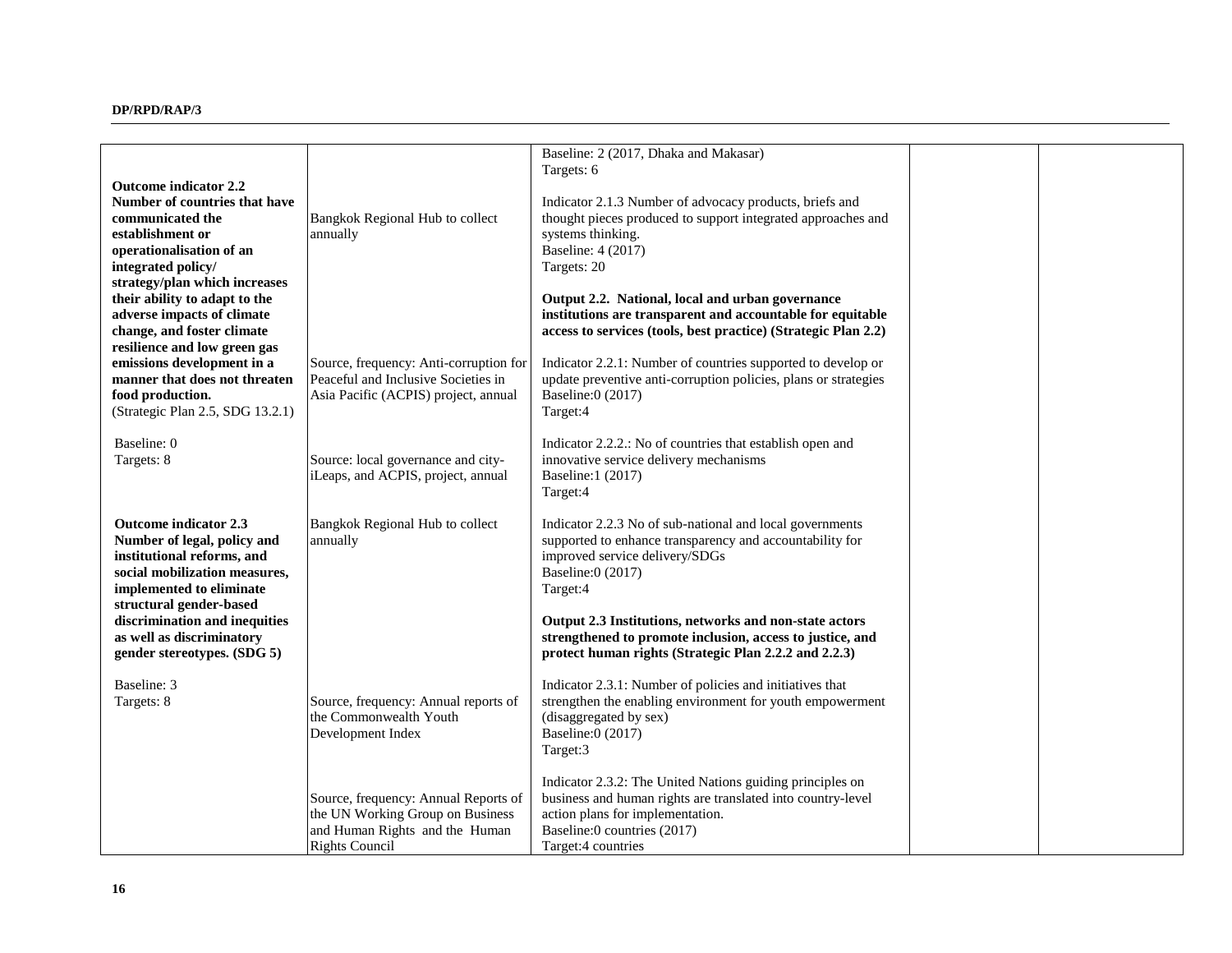| Source: COMMIT countries, CSOs,<br>Bangkok Regional Hub to collect on<br>annual basis                                           | Indicator 2.3.3: Number of changes in human trafficking and<br>migration policies after advocacy from civil society in<br><b>COMMIT</b> countries<br>Baseline: 34 (2014-2016; will be updated end of 2017)<br>Target: 75                                                                                                                                                                                    |  |
|---------------------------------------------------------------------------------------------------------------------------------|-------------------------------------------------------------------------------------------------------------------------------------------------------------------------------------------------------------------------------------------------------------------------------------------------------------------------------------------------------------------------------------------------------------|--|
| Bangkok Regional Hub to collect<br>annually                                                                                     | Indicator 2.3.4 Number of National Human Rights Institutions<br>support to undertake new initiatives that relate to emerging<br>human rights issues such as conflict and preventing violent<br>extremism (PVE), the SDGs, lesbian, gay, bisexual,<br>transgender and intersex issues, climate change financing,<br>business and human rights, women, peace and security<br>Baseline: 0 (2017)<br>Targets: 8 |  |
| Data source: Electoral management<br>bodies, Inter-Parliamentary Union<br>database (annual) UNDP-GEF Project<br>database (PIMS) | Indicator 2.3.5 Number of electoral processes, institutions and<br>parliamentary institutions supported to promote inclusion,<br>transparency and accountability<br>Baseline: 4 (2017)<br>Target: 8                                                                                                                                                                                                         |  |
| Bangkok Regional Hub to collect<br>annually                                                                                     | Indicator 2.3.6. Number of solutions/interventions designed<br>and implemented to address practices perpetuating<br>discriminatory gender stereotypes<br>Baseline: 0 (2017)<br>Target: 4                                                                                                                                                                                                                    |  |
| Bangkok Regional Hub to collect<br>annually                                                                                     | Indicator 2.3.7. No of policy recommendations produced in<br>support of access to justice for survivors of sexual and gender<br>based violence<br>Baseline: 0 (2017)<br>Target: 2                                                                                                                                                                                                                           |  |
|                                                                                                                                 | Output 2.4 Solutions developed, financed and applied at<br>scale to reduce disaster risks and promote climate change<br>adaptation, promote the sustainable use of natural<br>resources and green commodity chains, and transform to<br>clean energy and zero-carbon development.<br>(Strategic Plan $2.3$ , $2.4$ and $2.5$ )                                                                              |  |
| Bangkok Regional Hub to collect<br>annually                                                                                     | Indicator 2.4.1 Number of solutions developed, financed and<br>applied to reduce disaster risks and promote climate change<br>adaptation.                                                                                                                                                                                                                                                                   |  |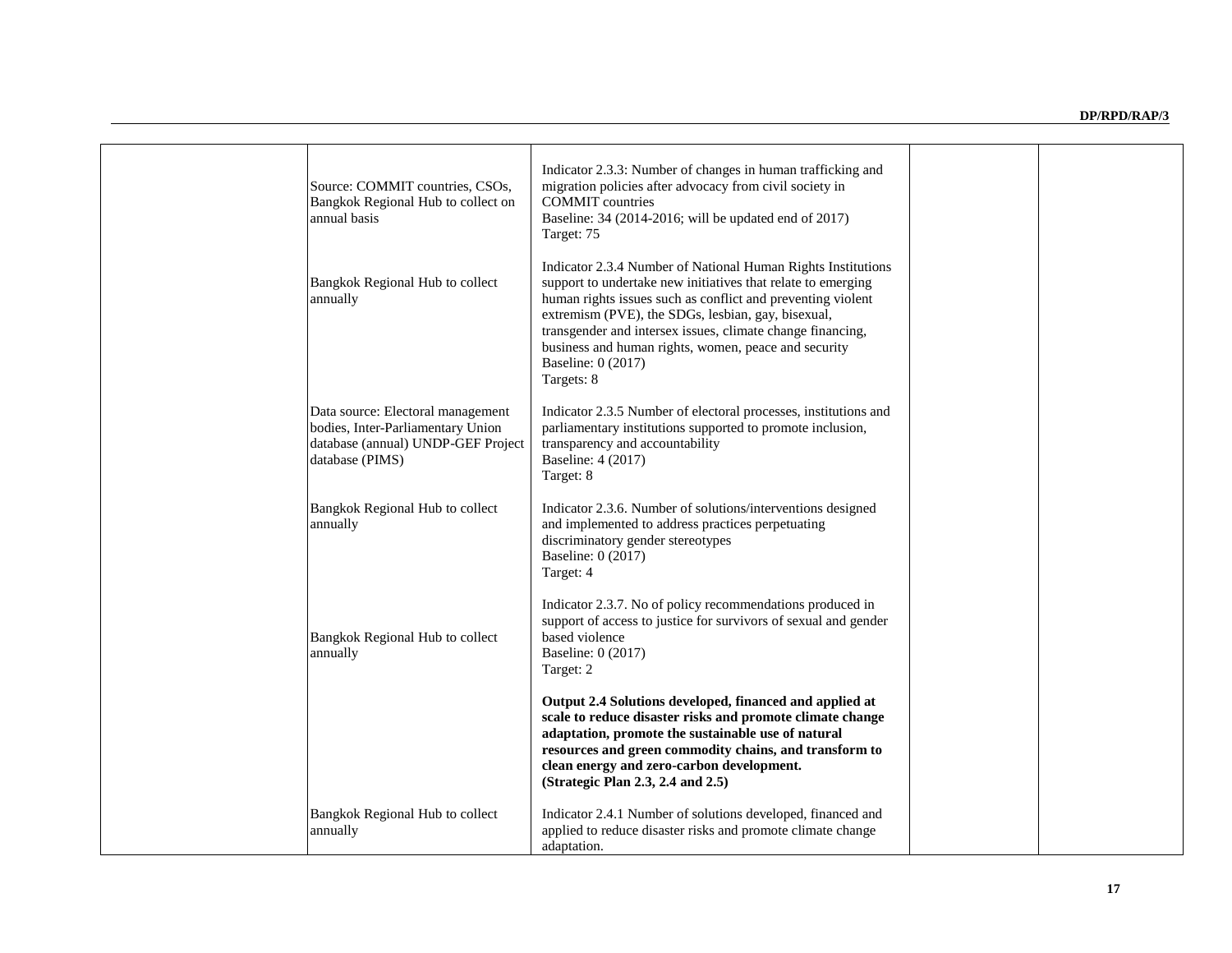|                                                                      |                                                                                 | Baseline: 0 (2017)<br>Targets: 4                                                                                                                                                              |                                                |                             |
|----------------------------------------------------------------------|---------------------------------------------------------------------------------|-----------------------------------------------------------------------------------------------------------------------------------------------------------------------------------------------|------------------------------------------------|-----------------------------|
|                                                                      |                                                                                 |                                                                                                                                                                                               |                                                |                             |
|                                                                      | Bangkok Regional Hub to collect<br>annually                                     | Indicator 2.4.2 Number of solutions developed, financed and<br>applied to promote the sustainable use of natural resources and<br>green commodity chains.<br>Baseline: 0 (2017)<br>Targets: 4 |                                                |                             |
|                                                                      | Bangkok Regional Hub to collect<br>annually                                     | Indicator 2.4.3 Number of solutions developed, financed and<br>applied for transformation to clean energy and zero-carbon<br>development.<br>Baseline: 0 (2017)<br>Targets: 4                 |                                                |                             |
| <b>Related SDGs:</b><br>SDG 1, SDG 5, SDG 11, SDG 13, SDG 16, SDG 17 |                                                                                 |                                                                                                                                                                                               |                                                |                             |
|                                                                      | REGIONAL/GLOBAL PROGRAMME OUTCOME 3: Strengthen resilience to shocks and crises |                                                                                                                                                                                               |                                                |                             |
|                                                                      |                                                                                 |                                                                                                                                                                                               |                                                |                             |
|                                                                      |                                                                                 | RELATED STRATEGIC PLAN OUTCOME: (from strategic plan 2018-2021, if known) OUTCOME 3: Strengthen resilience to shocks and crises                                                               |                                                |                             |
| <b>Outcome indicator 3.1 Direct</b>                                  |                                                                                 | Output 3.1 Policies and programmes at all levels of                                                                                                                                           | Government, sub-                               | <b>Regular: \$2,470,000</b> |
| disaster economic loss in                                            |                                                                                 | society to sustain peace, including PVE,                                                                                                                                                      | national government                            | Other: \$9,630,000          |
| relation to GDP, disaster<br>damage to critical                      |                                                                                 | adopted/developed. (Strategic Plan 3.2)                                                                                                                                                       | entities, parliament,<br>CSOs, Private Sector, | from cost-sharing           |
| infrastructure and disruption                                        | Source: Counter-Terrorism                                                       | Indicator 3.1.1: Number of PVE action plans developed.                                                                                                                                        | sub-regional                                   | agreements                  |
| of basic services, attributed to<br>disaster.                        | Implementation Task Force annual<br>report                                      | Baseline: 0 (2017)<br>Target: 3                                                                                                                                                               | organizations like<br>ASEAN, SAARC and         |                             |
| Baseline: 0                                                          |                                                                                 | Indicator 3.1.2: Number of data related initiatives and                                                                                                                                       | PIFS, United Nations<br>organizations, ADB     |                             |
| Target: 6                                                            |                                                                                 | research initiatives supported                                                                                                                                                                | and other development                          |                             |
|                                                                      | Bangkok Regional Hub to collect                                                 | Baseline: 3 (2017)<br>Target: 5                                                                                                                                                               | partners                                       |                             |
| <b>Outcome indicator 3.2</b>                                         | annually                                                                        |                                                                                                                                                                                               |                                                |                             |
| Number of countries that<br>adopt and implement national             |                                                                                 | Indicators 3.1.3: Number of women included in formal and<br>informal peace processes/ leadership positions related to                                                                         |                                                |                             |
| disaster risk reduction                                              |                                                                                 | crisis prevention and recovery as a results of support through                                                                                                                                |                                                |                             |
| strategies in line with the<br><b>Sendai Framework for</b>           | Bangkok Regional Hub to collect                                                 | N-Peace initiative.<br>Baseline: 130 women (2017)                                                                                                                                             |                                                |                             |
| <b>Disaster Risk Reduction 2015-</b><br>2030 (SDG 13.1.2)            | annually                                                                        | Target: 160 women                                                                                                                                                                             |                                                |                             |